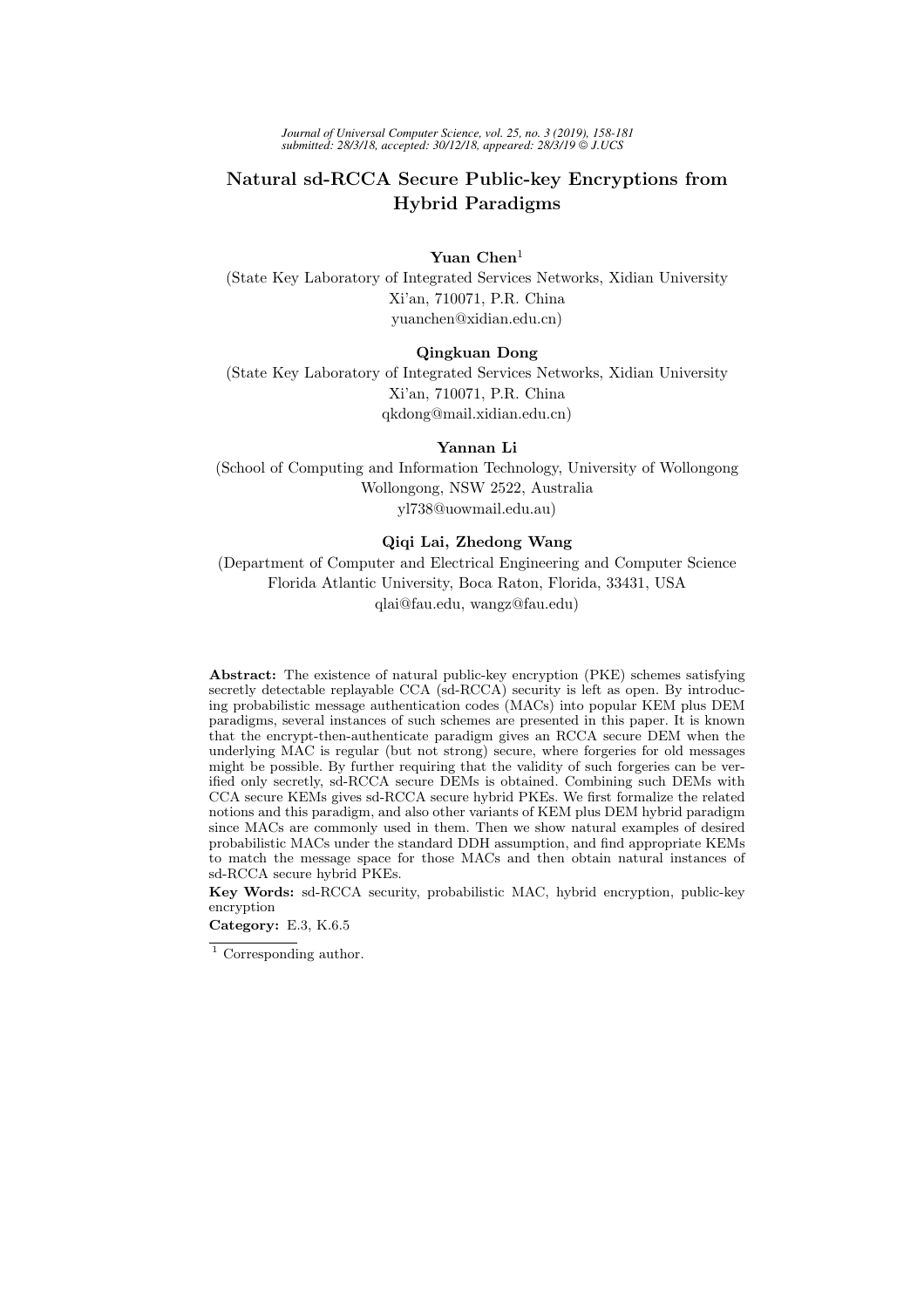## 1 Introduction

Replayable CCA (RCCA) security is a relaxed variant of CCA security for Public-Key Encryptions (PKE). It is proved to be sufficient for several cryptographic tasks [Canetti and Krawczky 2003, Coretti et al. 2013, Li et al. 2019, Maurer et al. 2012, Yu et al. 2017], and is believed to be sufficient for almost all the uses of CCA-secure encryptions [An et al. 2002, Shoup 2004]. In addition, it makes it possible to consider secure rerandomizable encryptions [Gröth 2004, Prabhakaran and Rosulek 2007].

In the definition of RCCA security, the decryption oracle answers 'test' whenever a queried ciphertext decrypts to one of the questioned messages  $m_0$  or  $m_1$ . This allows an adversary to modify a challenge ciphertext to another if the underlying plaintext is unchanged. Then by requiring such modification can be detected, RCCA security is strengthened. According to such detection can be done given only the public key or even the secret key, two stronger variants of RCCA security are introduced in [Canetti and Krawczky 2003], i.e, publicly detectable RCCA (pd-RCCA) and secretly detectable RCCA (sd-RCCA) security.

It is known that  $CCA \Rightarrow$  pd-RCCA  $\Rightarrow$  sd-RCCA  $\Rightarrow$  RCCA, and all the implications are strict. The two leftmost are shown in [Canetti and Krawczky 2003], and the rightmost is shown in [Prabhakaran and Rosulek 2007]. Nevertheless, almost all existing RCCA secure schemes satisfy the stronger pd-RCCA security, such as the schemes adding arbitrary padding to ciphertexts in the encryption while discarding it in the decryption, those allowing for more than one representation of ciphertexts, and even a recently proposed very natural LWE based schemes [El Bansarkhani et al. 2014]. "Natural" RCCA secure schemes satisfying only the weaker sd-RCCA security are left as an open problem in [Canetti and Krawczky 2003]. We will show such schemes in this paper. We simply denote sd-RCCA but not pd-RCCA security as sd-RCCA security later.

Now, let us first recall the two existing sd-RCCA secure constructions in [Canetti and Krawczky 2003], which are designed to show the gap between sd-RCCA and pd-RCCA security. The first one appends an encryption of  $m$  under an already sd-RCCA secure (possibly pd-RCCA secure since it implies sd-RCCA) scheme with an encryption of 0 under an independent  $pk$ . One can substitute the encryption of 0 by another, but the validity can be checked only secretly. Appending an encryption of 0 seems unnatural in practice.

Another one is related to rerandomizability. A PKE is rerandomizable if it is possible to convert an encryption  $c$  of  $m$  into another ciphertext  $c'$  that is indistinguishable from a fresh encryption of  $m$ . Depending on this can be done with just  $pk$  or still  $sk$ , the scheme could be publicly or secretly rerandomizable. Since a publicly rerandomizable RCCA scheme could be sd-RCCA secure but never pd-RCCA [Canetti and Krawczky 2003], this becomes a line for constructing sd-RCCA secure schemes. The second construction in [Canetti and Krawczky 2003]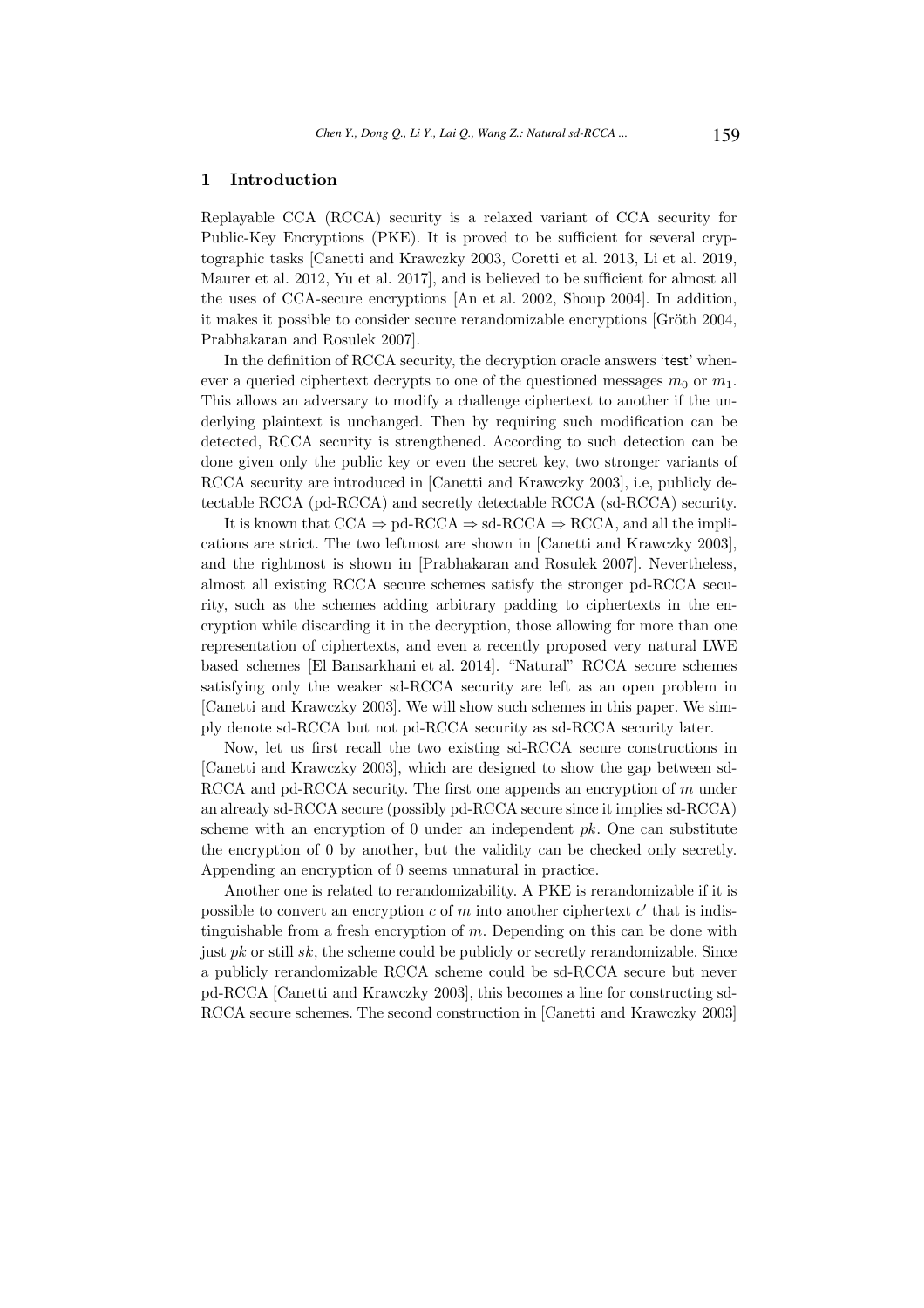is given in this way. It applies an ElGamal encryption on an ciphertext under an already sd-RCCA secure (also possibly pd-RCCA secure) scheme to make it publicly rerandomizable. However, it seems difficult to build a natural scheme whose ciphertexts have only one group element to match the message space of ElGamal.

The two constructions in [Canetti and Krawczky 2003] are unnatural in practice. We follow another line in this paper, which simply follows the popular KEM+DEM hybrid paradigm [Cramer and Shoup 2003].

In the paradigm, KEM uses asymmetric techniques to encrypt a key, which is then used as the key by a symmetric cipher DEM to encrypt the message. It is well known that the combination of a CCA secure KEM with a (one-time) CCA secure DEM yield a CCA secue PKE. For RCCA security, similar result holds. For our purpose, we can relax one of the KEM and DEM to be sd-RCCA secure. In fact, sd-RCCA secure KEMs seem as difficult to be built as PKEs, so we seek for sd-RCCA secure DEMs.

We note that it has already been pointed out in [Canetti and Krawczky 2003] that an RCCA secure DEM can be achieved by combining a passive secure DEM with a regular (but not strong) secure message authentication code (MAC), since for a regular MAC it is possible to forge a new MAC value for an old message. Now, if for such MACs the validity of the forgery can be verified only secretly, then we obtain the desired DEMs. However, almost all practical MACs are deterministic, for which regular and strong security are equivalent, then we should find such natural MAC schemes from multi-value or probabilistic ones. Existing multi-value MACs are just conceptual or unnatural [Krawczyk 2001], so we turn to probabilistic MACs.

Probabilistic MACs have been recently proven to be useful and can be constructed efficiently from some standard hardness assumptions [Alwen et al. 2014, Dodis et al. 2012]. Some schemes in [Dodis et al. 2012] appear to meet our requirements. One may think that probabilistic MACs are overkilled since only one-time security for MACs is required, and information-theoretically secure ones exist. However, we are focus on such a stage that if the MAC in a CCA secure scheme is slightly weakened, then it might be naturally degenerated to an sd-RCCA secure one. This is the main reason why we deem our paradigm as "natural". Another reason is that when instantiating some hybrid encryptions with proper probabilistic MACs, we obtain sd-RCCA secure PKEs with very "natural" number theoretic operations as those in CCA secure ones. This mainly dues to the structures of these MACs. Also, if the efficiency is the problem, then our schemes are more efficient than the RCCA secure double-strand Cramer-shoup RCCA (rerandomizable) PKE [Prabhakaran and Rosulek 2007].

In section 2 and 3, we formalize the related notions and results mentioned above, there are some subtitles in the definition of sd-RCCA security for DEMs.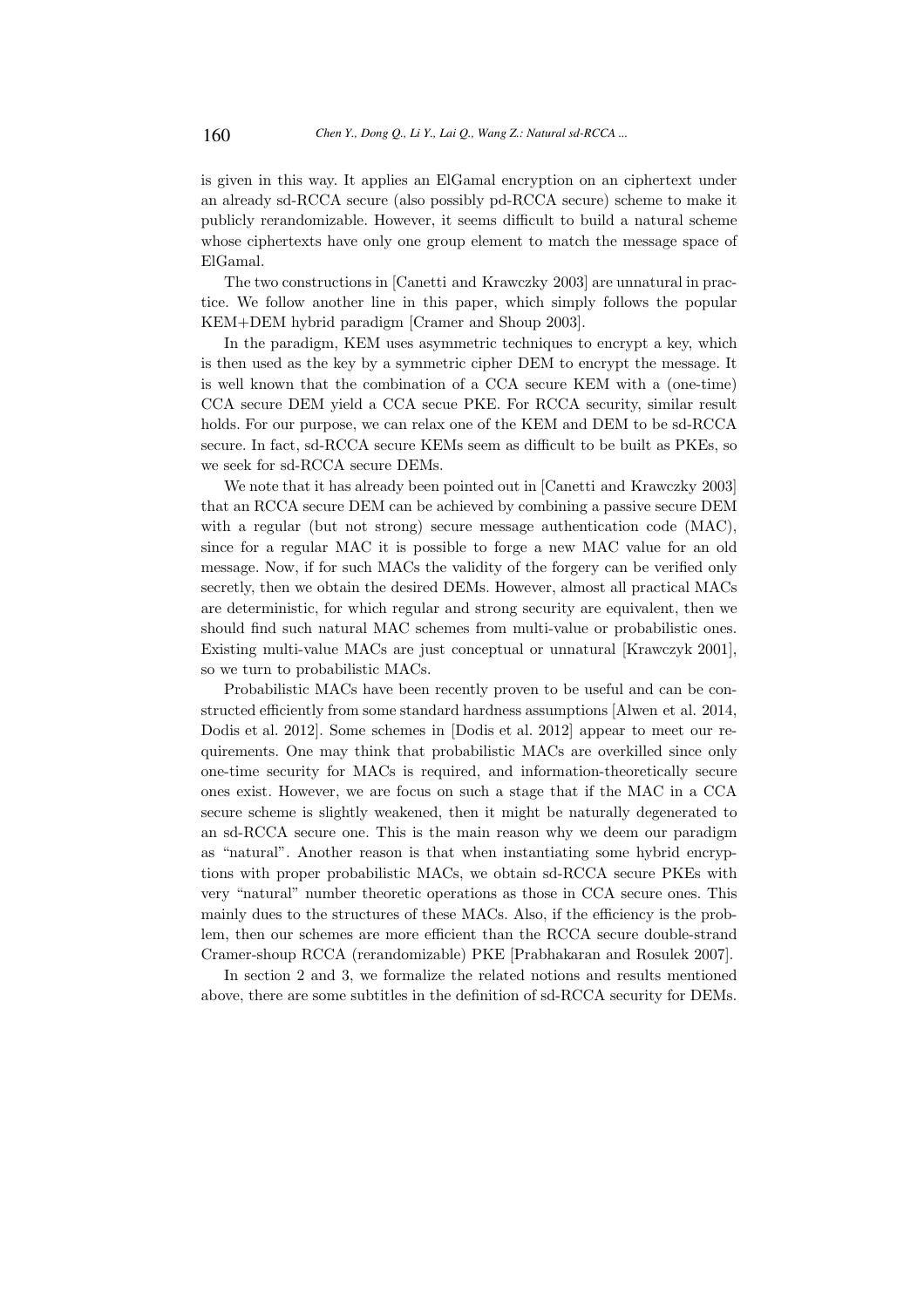In section 4, we show two natural examples of MAC schemes as desired. The first one follows the construction from hash proof systems (HPS) in [Dodis et al. 2012], which is instantiated directly with a universal<sub>2</sub> HPS by Cramer and Shoup [Cramer and Shoup 2002], without the variant used in [Dodis et al. 2012]. The second one comes directly from [Dodis et al. 2012], which is the (so-called) full secure variant of the key-homomorphic weak PRF based construction when instantiated by a DDH-based example. From these MAC schemes, we further instantiate two natural PKE schemes as desired.

#### 1.1 Further Discussions and Related Notions

Building RCCA secure schemes more efficient than CCA secure ones is another open problem left in [Canetti and Krawczky 2003]. Although a MAC scheme satisfying our requirement and more efficient than existing strong secure MAC schemes seems helpful, our schemes fail for that purpose. The reason is informally given in section 5.2.

Detectability is studied in isolation in [Hohenberger et al. 2012], where a notion called DCCA security is defined when danger can be detected publicly. Pd-RCCA is a natural case for DCCA security, but generally sd-RCCA is not. However, our schemes are obviously DCCA secure, thus show an overlap between sd-RCCA and DCCA security.

In our schemes, the underlying MACs are rerandomizable. However, the schemes as a whole are not fully rerandomizable. So, our paradigms do not help to provide RCCA secure rerandomizable PKEs.

### 2 Preliminaries

#### 2.1 RCCA Security for PKE

Definition 1 (PKE). A public-key encryption (PKE) scheme consists of three algorithms. Probabilistic PKE. Gen that on input the security parameter  $k$ , generates public and private-keys  $(pk, sk)$ , pk defines the message space M. Probabilistic PKE.Enc encrypts a message  $m \in \mathcal{M}$  into a ciphertext c by using pk. PKE.Dec decrypts cf by using sk, outputs either  $m \in \mathcal{M}$  or a special symbol  $\perp \notin \mathcal{M}$ . Correctness is required, i.e, for all  $(pk, sk)$  generated by PKE.Gen, and  $m \in \mathcal{M}$ , PKE.Dec<sub>sk</sub>(PKE.Enc<sub>pk</sub> $(m)) = m$ .

**Definition 2 (RCCA security for PKEs).** We say a PKE scheme  $PKE =$ (PKE.Gen, PKE.Enc, PKE.Dec) is RCCA secure if for every probablistic polynomial time oracle machine (PPT)  $A_E$  that plays the following game, its advantage  $Adv_{\Pi,\mathcal{A}_E}^{\text{rcca}}(k) = |Pr[\tilde{b} = b] - \frac{1}{2}|$  is negligible in k. [RGAME.PKE]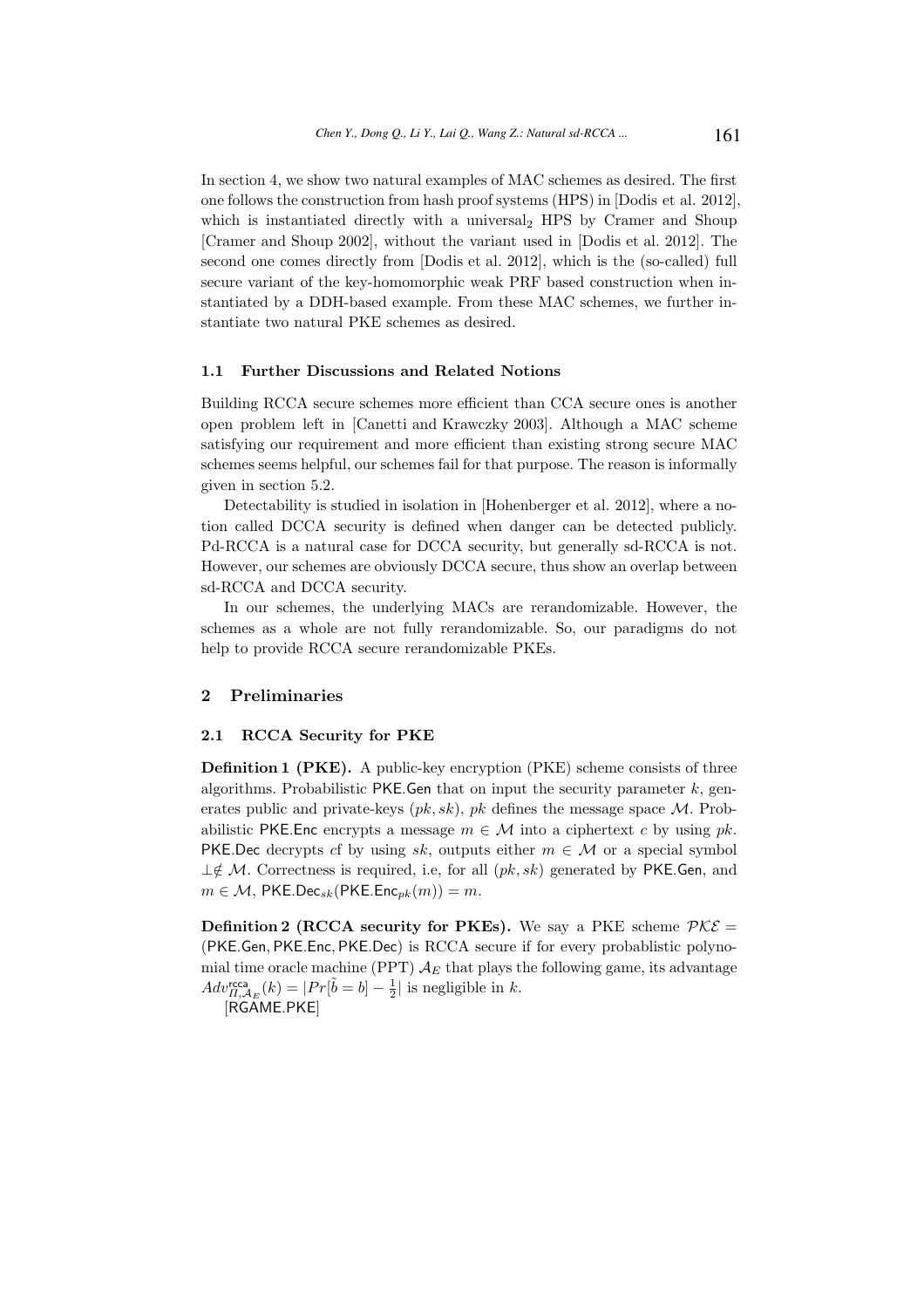Step 1.  $(pk, sk) \leftarrow \mathsf{PKE}.\mathsf{Gen}(1^k)$ Step 2.  $(m_0, m_1, v) \leftarrow \mathcal{A}_E^{\mathcal{O}}(pk)$ Step 3.  $b \leftarrow \{0, 1\}$ ,  $c \leftarrow \textsf{PKE}$ . Enc<sub>pk</sub> $(m_b)$ . Step 4.  $\tilde{b} \leftarrow \mathcal{A}_{E}^{\mathcal{O}}(v, c)$ 

By  $\mathcal{O}$ , we denote PKE.Dec<sub>sk</sub>(·), except that in step 4  $\mathcal{O}$  returns 'test' for any ciphertext decrypts to  $m_0$  or  $m_1$ .

In RCCA secure schemes, a "replay" of plaintexts by modifying the ciphertext is allowed. Publicly-detectable (pd) and secretly-detectable (sd) RCCA security are defined according to whether the "replay" can be detected given  $pk$  or  $sk$ . The definitions are related to a notion of compatible relations. We now give the definitions in [Canetti and Krawczky 2003].

Definition 3 (Compatible relations for PKEs). For a PKE scheme  $PKE =$ (PKE.Gen, PKE.Enc, PKE.Dec), we say a family of binary relations  $\equiv$  on ciphertext pairs is compatible, if for any  $(pk, sk)$  of  $PKE$ , we have:

- (a) For any ciphertexts  $c, c'$ , if  $c \equiv c'$ , then PKE.Dec<sub>sk</sub> $(c)$  = PKE.Dec<sub>sk</sub> $(c')$ .
- (b) For any  $m \in \mathcal{M}$ , if c and c' are two independent encryptions of m, then  $Pr[c \equiv c']$  is negligible in k.

Given c and c', if  $\equiv$  can be computed efficiently with the sole knowledge of  $pk$ , then we say  $\equiv$  is publicly computable, and rewrite it as  $\equiv_{pk}$ , if the computation needs also the knowledge of sk, then we say  $\equiv$  is secretly computable, and rewrite it as  $\equiv_{sk}$ .

**Definition 4 (pd-RCCA/sd-RCCA security for PKEs).** We say  $\mathcal{PKE}$  is pd-RCCA secure if there exists a publicly computable compatible relation  $\equiv_{pk}$ , such that  $PKE$  is secure according to the above definition of RCCA security with the modification that  $\mathcal O$  returns test for any  $c'$  with  $c' \equiv_{pk} c$ . Denote the game as pd-RGAME.PKE. We say  $PKE$  is sd-RCCA secure if the above holds for a secretly computable  $\equiv_{sk}$ . Denote the game as sd-RGAME.PKE.

An observation In [Canetti and Krawczky 2003], it is pointed that (b) is redundant for pd-RCCA but necessary for sd-RCCA. However, we find that it is obscure to say that without (b), sd-RCCA security is trivially equivalent to RCCA. In fact, sd-RCCA security can never be achieved under compatible relations which do not satisfy (b).

For pd-RCCA, (b) is implied by CPA security, that is, if there is a publicly computable compatible relation  $\equiv_{pk}$  such that  $\mathcal{PKE}$  is pd-RCCA secure, then (b) must be satisfied by this  $\equiv_{pk}$ . This can be shown by constructing a CPA attacker  $A$  as follows: since there exists an  $m$  such that two independent encryptions satisfy  $\equiv_{pk}$  with non-negligible probability in k, then A let  $m_0 = m$  and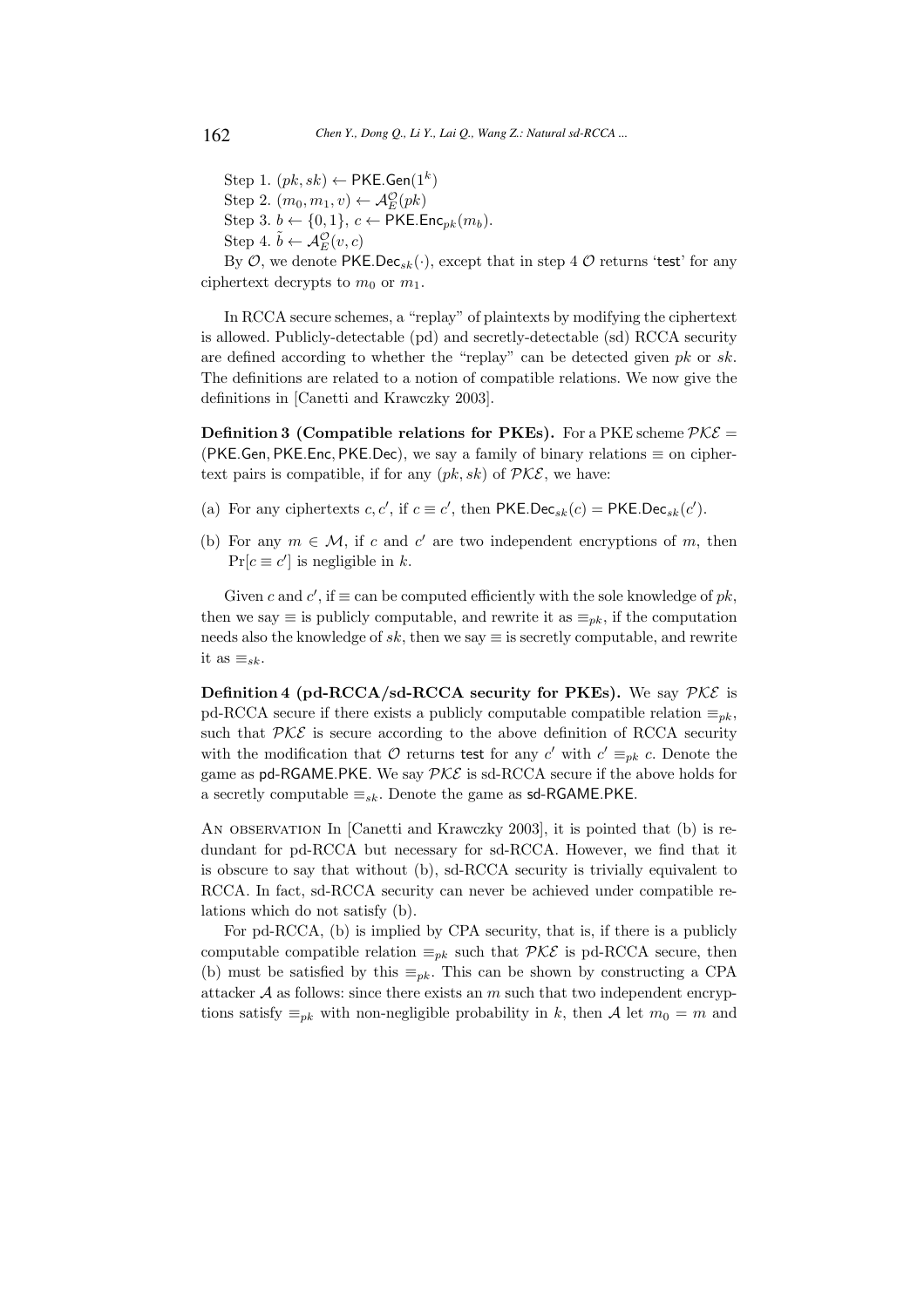randomly choose  $m_1$ , when the challenge ciphertext  $c^*$  is obtained, generate a random encryption c' of  $m_0$ , then check whether or not  $c^* \equiv_{pk} c'$  publicly, if 'test' is returned, then return 0, else return 1. It's easy to see that the advantage of  $A$  is non-negligible.

For sd-RCCA, the compatible relation  $\equiv_{sk}$  cannot be computed publicly, so the above attacker does not work. However, this time  $A$  can query  $c'$  to its decryption oracle, if 'test' is returned, then return 0, else return 1. It's easy to see that the advantage is non-negligible if (b) is not satisfied by  $\equiv_{sk}$ .

Therefore, if (b) is not required, then to achieve a meaningful notion, 'test' must also be returned for the encryptions of  $m_{1-b}$ , that is just what RCCA security requires.

It is shown in [Canetti and Krawczky 2003] that "CCA  $\Rightarrow$  pd-RCCA  $\Rightarrow$  sd- $RCCA \Rightarrow RCCA$ ". We also noted that:

REMARK 1: For any pd/sd-RCCA secure scheme,  $c \equiv c$  whatever  $\equiv$  is, otherwise the scheme can never be pd/sd-RCCA secure.

Remark 2: Since we are interested in RCCA secure schemes which are not CCA secure, the compatible relation  $\equiv$  showing the pd- or sd-RCCA security must not be the equality relation:  $c' \equiv c$  if  $c' = c$ . Therefore, we address that for such  $\equiv$ , publicly or secretly computable, it must be satisfied that it is easy to find a  $c' \neq c$ , such that  $c' \equiv c$ . That is, there exists a PPT machine, when given pk, c as inputs, it outputs a  $c' \neq c$ , such that  $c' \equiv c$  with non-negligible probability. Otherwise, pd-RCCA or sd-RCCA secure schemes are trivially CCA secure.

#### 2.2 KEM+DEM and related security notions

Definition 5 (KEM). A key encapsulation mechanism (KEM) consists of three algorithms. Probabilistic KEM. Gen that on input  $1^k$  outputs a public/private key pair  $(pk, sk)$ , pk defines the key space  $\mathcal{K}_K$ . Probabilistic encapsulation algorithm KEM. Enc that on input  $1^k$  and a public key pk, outputs a pair  $(dk, \psi)$ , where  $dk \in \mathcal{K}_K$  is a key and  $\psi$  is its ciphertext. Decapsulation algorithm KEM.Dec, on input sk and  $\psi$ , outputs either a key  $dk \in \mathcal{K}_K$  or the special symbol  $\bot$ . Correctness is required, i.e, for all  $(pk, sk)$  generated by KEM.Gen, and all  $(dk, \psi) \leftarrow \text{KEM}.\text{Enc}_{pk}(1^k), \text{KEM}.\text{Dec}_{sk}(\psi) = dk.$ 

**Definition 6 (CCA for KEMs).** We say a KEM scheme  $KEM = (KEM \cdot Gen,$ KEM.Enc, KEM.Dec) is CCA secure if for every PPT  $A_K$  that plays the following game, its advantage  $Adv_{\Pi,\mathcal{A}_K}^{\text{cca}}(k) = |Pr[\tilde{\delta} = \delta] - \frac{1}{2}|$  is negligible in k.

[GAME.KEM]

 $Step 1. (pk, sk) \leftarrow \mathsf{KEM}.\mathsf{Gen}(1^k)$ Step 2.  $(dk_1, \psi) \leftarrow \text{KEM}$ . Enc<sub>pk</sub> $(1^k)$ ,  $dk_0 \leftarrow \mathcal{K}_K$ ,  $\delta \leftarrow \{0, 1\}$ . Step 3.  $\tilde{\delta} \leftarrow \mathcal{A}_{K}^{\mathcal{O}}(pk, \psi, dk_{\delta})$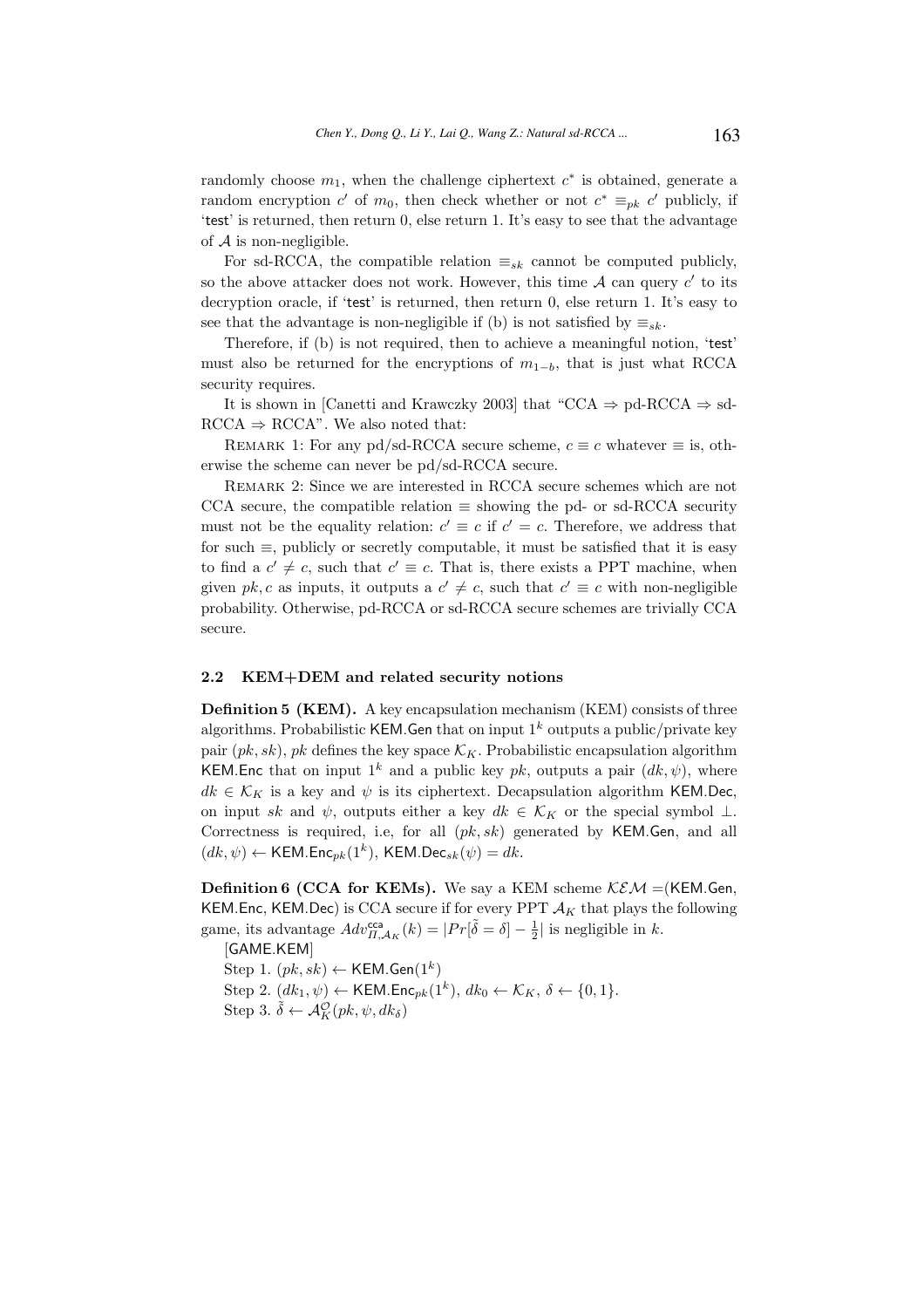$\mathcal O$  denotes KEM.Dec<sub>sk</sub>(·). In Step 3,  $\mathcal A_K$  is restricted not to ask  $\psi$  to  $\mathcal O$ .

Definition 7 (DEM). A data encapsulation mechanism (DEM) is a one-time symmetric-key encryption, consists of two algorithms. DEM.Enc that takes as input 1<sup>k</sup>, a key dk and a message  $m \in \mathcal{M}$  ( $\mathcal{M}$  is usually assumed to be  $\{0,1\}^*$ ), outputs a ciphertext  $\chi$ . DEM.Dec that takes as input a dk and a ciphertext χ, outputs a message m or the special symbol ⊥. For our purpose, we allow DEM.Enc to be probabilistic. Correctness is required, i.e. for all  $m \in \mathcal{M}$ ,  $DEM.Dec_{dk}(DEM.Enc_{dk}(m)) = m.$ 

Definition 8 (OT/CCA/RCCA security for DEMs). We say that a DEM  $DEM = (DEM. EncDEM. Dec)$  is  $OT/CCA/RCCA$  secure, if for every PPT  $A_D$ that plays the following game, its advantage  $Adv_{\Pi,AD}^{\text{ot/cca}/\text{rcca}}(k) = |Pr[\tilde{b} = b] - \frac{1}{2}|$ is negligible in k.

[GAME.DEM] Step 1.  $(m_0, m_1, v) \leftarrow A_D(1^k)$ Step 2.  $dk \leftarrow \mathcal{K}_D, b \leftarrow \{0, 1\}, \chi \leftarrow \mathsf{DEM}.\mathsf{Enc}_{dk}(m_b).$ Step 3.  $\tilde{b} \leftarrow \mathcal{A}_D^{\mathcal{O}}(v, \chi)$ 

For the OT security,  $\mathcal O$  is null. For the CCA security,  $\mathcal O$  is DEM.Dec<sub>dk</sub>(·), and in Step 3  $A_D$  is restricted not to ask  $\chi$  to  $\mathcal{O}$ . For the RCCA security, all is the same except that in step 3  $\mathcal O$  returns 'test' for any ciphertext that decrypts to  $m_0$  or  $m_1$ .

KEM+DEM hybrid paradigm works as follows, and it is well known that if  $KEM$  and  $DEM$  are IND-CCA secure then the following  $HPKE$  is IND-CCA secure (as a public-key encryption) [Cramer and Shoup 2003].

| $H$ PKE.Enc $_{pk}(m)$                                   | $H$ PKE.Dec <sub>sk</sub> $(c)$                      |
|----------------------------------------------------------|------------------------------------------------------|
| $(dk, \psi) \leftarrow \mathsf{KEM}.\mathsf{Enc}_{pk}()$ | $(\psi, \chi) \leftarrow c$                          |
| $\chi \leftarrow$ DEM. Enc <sub>dk</sub> $(m)$           | $dk \leftarrow \mathsf{KEM}.\mathsf{Dec}_{sk}(\psi)$ |
| Output $c = (\psi, \chi)$                                | $m \leftarrow \text{DEM.Dec}_{dk}(\chi)$             |
|                                                          | Output $m$                                           |

## 2.3 Detectable RCCA security for DEMs

To define pd-RCCA and sd-RCCA security for DEMs, we should first define compatible relations for them. We note that (b) in the definition of compatible relations for PKEs is not necessary now. Although our DEMs are randomized, it seems impossible for an adversary to generate random encryptions for both  $m_0$  and  $m_1$ , since for DEMs we only require one-time security, so no encryption oracle is provided, thus the attack mentioned for PKEs doesn't work for DEMs. Due to this, we define compatible relations for DEMs without this requirement, which are simpler but sufficient for our purpose.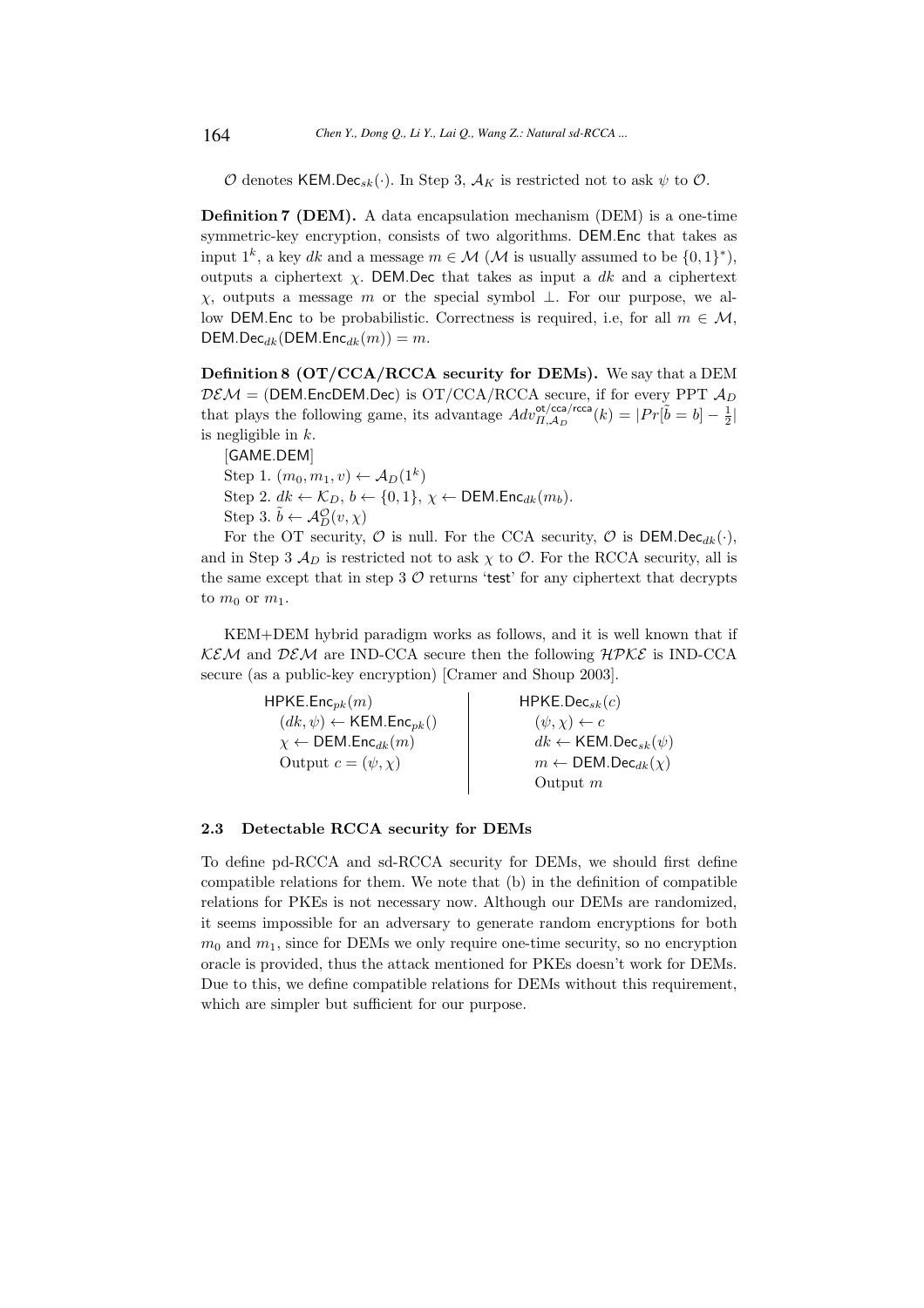**Definition 9 (compatible relations for DEMs).** For a DEM scheme  $DEM$  $=$  (DEM.Enc, DEM.Dec), we say a family of binary relations  $\equiv$  on ciphertext pairs is compatible, if for any dk of  $DEM$  and any ciphertexts  $c, c'$ , if  $c \equiv c'$ , then DEM.Dec<sub>dk</sub> $(c)$  = DEM.Dec<sub>dk</sub> $(c')$ .

Given c and c', if  $\equiv$  can be computed efficiently without the knowledge of dk, then we say  $\equiv$  is publicly computable, if the computation needs the knowledge of dk, then we say  $\equiv$  is secretly computable, and rewrite it as  $\equiv_{dk}$ .

**Definition 10 (pd-RCCA/sd-RCCA for DEMs).** We say that  $DEM$  is pd-RCCA secure if there exists a publicly computable compatible relation  $\equiv$ , such that  $DEM$  is secure according to the definition of RCCA security with the modification that  $\mathcal O$  returns test for any  $c'$  with  $c \equiv c'$ . Denote the game as pd-RGAME.DEM. We say  $DEM$  is sd-RCCA secure if the above holds for a secretly computable  $\equiv_{dk}$ . Denote the game as sd-RGAME.DEM.

In fact, our definition of sd-RCCA security degrades to RCCA security. Nevertheless, it is sufficient for our purpose, and we still denote it as sd-RCCA to distinguish from pd-RCCA.

**Theorem 11.** Let  $DEM = (DEM. Enc, DEM. Dec)$  be an RCCA secure DEM scheme, then  $DEM$  is also sd-RCCA secure under the compatible relation  $\equiv_{dk}$ , where  $\chi \equiv_{dk} \chi'$  if and only DEM.Dec<sub>dk</sub>( $\chi$ ) = DEM.Dec<sub>sk</sub>( $\chi'$ ).

To prove this, we first show the following lemma.

**Lemma 12.** Let  $DEM = (DEM. Enc, DEM. Dec)$  be an RCCA secure DEM, then for any pair of messages  $m_0, m_1 \in \mathcal{M}$ , no efficient adversary can generate a random encryption of  $m_1$  given that of  $m_0$  with non-negligible security.

*Proof.* If there exist a pair of messages  $m_0, m_1 \in \mathcal{M}$ , such that there is an efficient adversary A, which can generate an encryption of  $m_1$  given that of  $m_0$ , then we construct an RCCA attacker  $B$  as follows:

B lets  $M_0 = m_0$ ,  $M_1$  be a random  $m \in \mathcal{M}$ , then after receiving its challenge ciphertext  $\chi^*$ , it runs A on  $\chi^*$ . Let the result be  $\chi'$ , B submits  $\chi'$  to its decryption oracle, if  $m_1$  is returned then output 0, else output 1.

Now, Theorem 1 follows immediately.

Note that by requiring (b), a stronger notion of pd-RCCA/sd-RCCA for DEMs is obtained, and our reradomizable DEMs in Section 5 in fact show a gap between them.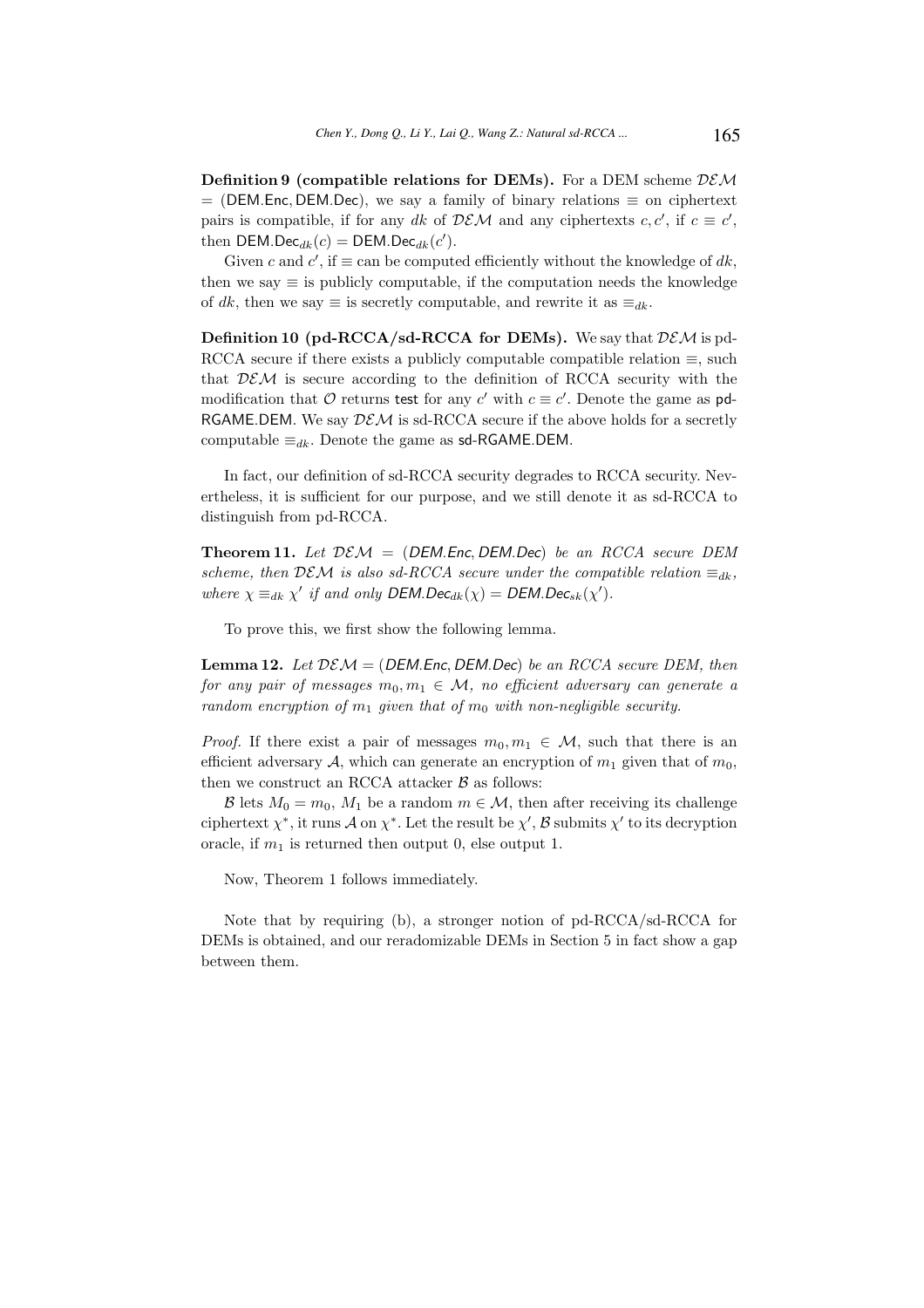## 3 Sd-RCCA secure hybrid public-key encryptions from sd-RCCA secure DEMs

It's easy to see that sd-RCCA secure KEMs lead to sd-RCCA secure hybrid encryptions, but such KEMs are almost as hard to be achieved as for PKEs. So, we seek for the other way. It can be proved that sd-RCCA security for DEMs is also sufficient.

**Theorem 13.** If KEM is CCA-secure and DEM is sd-RCCA secure (but not  $pd-RCCA$  secure), then the hybrid scheme  $H PKE$  (as a PKE) by following KEM+DEM paradigm is sd-RCCA secure (but not pd-RCCA secure). In particular, for every  $H$ , there exist  $A_K$  and  $A_D$  with

$$
Adv_{\mathcal{H}\mathcal{PKE},\mathcal{H}}^{\text{sd}-\text{rcca}}(k) \le 2Adv_{\mathcal{KEM},\mathcal{A}_K}^{\text{cca}}(k) + Adv_{\mathcal{DEM},\mathcal{A}_D}^{\text{sd}-\text{rcca}}(k). \tag{1}
$$

The proof follows the common game-modifying method, and we use the Shoup's Lemma [Cramer and Shoup 2003].

**Lemma 14.** Let  $P$ ,  $Q$ , and  $F$  be events defined on some probability space, such that  $Pr[P \wedge \neg F] = Pr[Q \wedge \neg F]$ , then  $|Pr[P] - Pr[Q]| \leq Pr[F]$ .

*Proof* PROOF OF THEOREM 2. We first prove the sd-RCCA security of  $H P K E$ from the security of  $KEM$  and  $DEM$ .

Let  $\equiv_{dk}$  be a compatible relation for  $DEM$ , we define a compatible relation for  $H P K \mathcal{E}$  as follows:  $(\psi, \chi) \equiv_{sk} (\psi', \chi')$  if  $\psi = \psi'$  and  $\chi \equiv_{dk} \chi'$  where  $dk = \text{KEM.Dec}_{sk}(\psi) = \text{KEM.Dec}_{sk}(\psi')$ . It is straightforward to verify  $\equiv_{sk}$  is compatible for  $H\mathcal{PKE}$  as long as  $\equiv_{dk}$  is compatible for  $\mathcal{DEM}$ .

Now, let H be an adversary playing sd-RGAME.PKE. Let  $(\psi^*, \chi^*)$  be the challenge ciphertext,  $dk^*$  is the encapsulated key in  $\psi^*$ . We modify the game by using a random key  $dk^+$  in place of  $dk^*$  in both the encryption and decryption oracle, i.e,  $dk^+$  is used to form the challenge ciphertext, and a decryption oracle query is replied by using  $dk^+$  whenever  $dk^*$  should be used. Call this game sd-RGAME.PKE'. Let F and F' be events that  $\tilde{b} = b$  in sd-RGAME.PKE and sd-RGAME.PKE', respectively. Then we claim that  $|Pr[F]$  –  $\Pr[F'] = 2Adv_{\mathcal{KEM}}^{\text{cca}}(k)$ , which is shown by constructing  $\mathcal{A}_K$  that attacks the underlying KEM scheme by using  $H$ .

 $\mathcal{A}_K$  asks to obtain the challenge  $(pk, dk_\delta, \psi^*)$  in GAME.KEM, then sends  $pk$ to H. After H chooses its  $m_0$  and  $m_1$ ,  $\mathcal{A}_K$  randomly chooses  $b \in \{0, 1\}$ , computes  $\chi^* = \text{DEM}.\text{Enc}_{dk_\delta}(m_b)$ , and sends  $(\psi^*, \chi^*)$  to  $\mathcal{H}$ .

 $\mathcal{A}_K$  answers  $\mathcal{H}$ 's decryption query  $(\psi, \chi)$  as follows:

- If  $\psi = \psi^*$  and so that  $\chi \neq \chi^*$ , then

- If  $\chi \equiv_{dk_{\delta}} \chi^*$  then  $\mathcal{A}_K$  returns 'test' (note that  $\mathcal{A}_K$  knows  $dk_{\delta}$ ).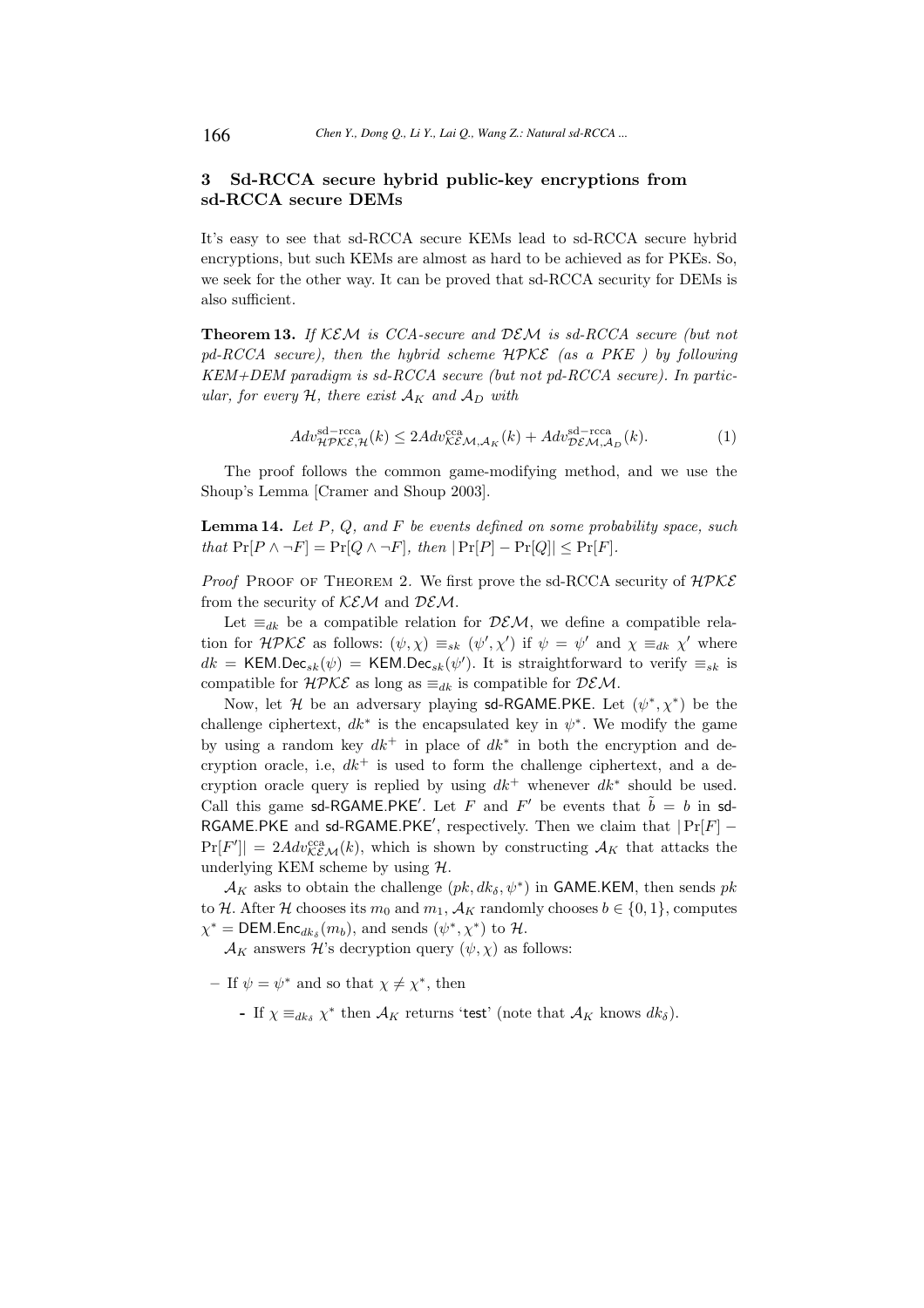- Else  $A_K$  uses  $dk_{\delta}$  to decrypt  $\chi$ , and returns the result to  $\mathcal{H}$ .
- $-$  If  $\psi \neq \psi^*$ , then  $\mathcal{A}_K$  just forwards  $\psi$  to its own decryption oracle KEM.Dec<sub>sk</sub>( $\cdot$ ).
	- If  $\perp$  is returned, then  $\mathcal{A}_K$  returns  $\perp$  to  $\mathcal{H}$ .
	- If dk is returned, then  $A_K$  uses this dk to decrypt  $\chi$ , and returns the result to  $H$ .

This perfectly simulates the decryption oracle for H. When H outputs  $\tilde{b}$ ,  $\mathcal{A}_K$ checks whether or not  $\tilde{b} = b$ , if so it outputs  $\tilde{\delta} = 1$ , else outputs  $\tilde{\delta} = 0$ . Now, we have  $Pr[\tilde{b} = b | \delta = 1] = Pr[F]$ , and  $Pr[\tilde{b} = b | \delta = 0] = Pr[F']$ , then

$$
Adv_{\mathcal{KEM},\mathcal{A}_K}^{\text{cca}}(k) = |\Pr[\tilde{\delta} = \delta] - \frac{1}{2}| = \frac{1}{2}|\Pr[\tilde{\delta} = 1|\delta = 1] - \Pr[\tilde{\delta} = 1|\delta = 0]|
$$
  
=  $\frac{1}{2}|\Pr[\tilde{b} = b|\delta = 1] - \Pr[\tilde{b} = b|\delta = 0]| = \frac{1}{2}|\Pr[F] - \Pr[F']|$ 

That is,  $|\Pr[F] - \Pr[F']| = 2Adv_{\mathcal{KEM}, \mathcal{A}_K}^{\text{cca}}(k).$ 

Next we argue that  $\mathcal H$  in sd-RGAME.PKE' in fact conducts an attack against the sd-RCCA security of DEM, i.e.  $|\Pr[F'] - \frac{1}{2}| = Adv_{DEM,A_D}^{sd-rcca}(k)$ , where  $A_D$  is constructed as follows.  $\mathcal{A}_D$  first runs PKE.Gen to generate  $(pk, sk)$ , then sends pk to H. After H chooses its  $(m_0, m_1)$ ,  $\mathcal{A}_D$  gives them to its own encryption oracle and gets  $\chi^*$ . Then  $\mathcal{A}_D$  runs KEM. Enc to generate  $(dk^*, \psi^*)$ , and gives  $(\psi^*, \chi^*)$  to H. It should be noticed that now the key  $dk^+$  used in encryption oracle of GAME.DEM is chosen randomly from  $\mathcal{K}_D$ , so is independent of  $dk^*$ .

 $\mathcal{A}_D$  answers H's decryption query  $(\psi, \chi)$  as follows:

- If  $\psi = \psi^*$  and so that  $\chi \neq \chi^*$ , then  $\mathcal{A}_D$  forwards  $\chi$  to its own decryption oracle, and returns the result to  $H$ .
- If  $\psi \neq \psi^*$ , then  $\mathcal{A}_D$  uses sk to decrypt  $\psi$ .
	- If the result is  $\perp$ , then  $\mathcal{A}_D$  returns  $\perp$  to  $\mathcal{H}$ .
	- If dk is returned, then  $\mathcal{A}_D$  uses this dk to decrypt  $\chi$ , and returns the result to H.

When H outputs  $\tilde{b}$ ,  $A_D$  outputs  $\tilde{b}$ , too.  $A_D$  perfectly simulates the game sd-RGAME.PKE', and  $\mathcal{A}_D$  wins if  $\mathcal{H}$  does. So,  $|\Pr[F'] - \frac{1}{2}| = Adv_{DE\mathcal{M},\mathcal{A}_D}^{sd-rcca}(k)$ . Finally, we have:

$$
Adv_{\mathcal{HPKE},\mathcal{H}}^{\text{sd}-\text{rcca}}(k) - Adv_{\mathcal{DEM},\mathcal{A}_D}^{\text{sd}-\text{rcca}}(k) = |\Pr[F] - \frac{1}{2}| - |\Pr[F'] - \frac{1}{2}|
$$
  

$$
\leq |\Pr[F] - \Pr[F']|
$$
  

$$
= 2Adv_{\mathcal{KEM},\mathcal{A}_K}^{\text{cca}}(k).
$$

Then (1) follows immediately.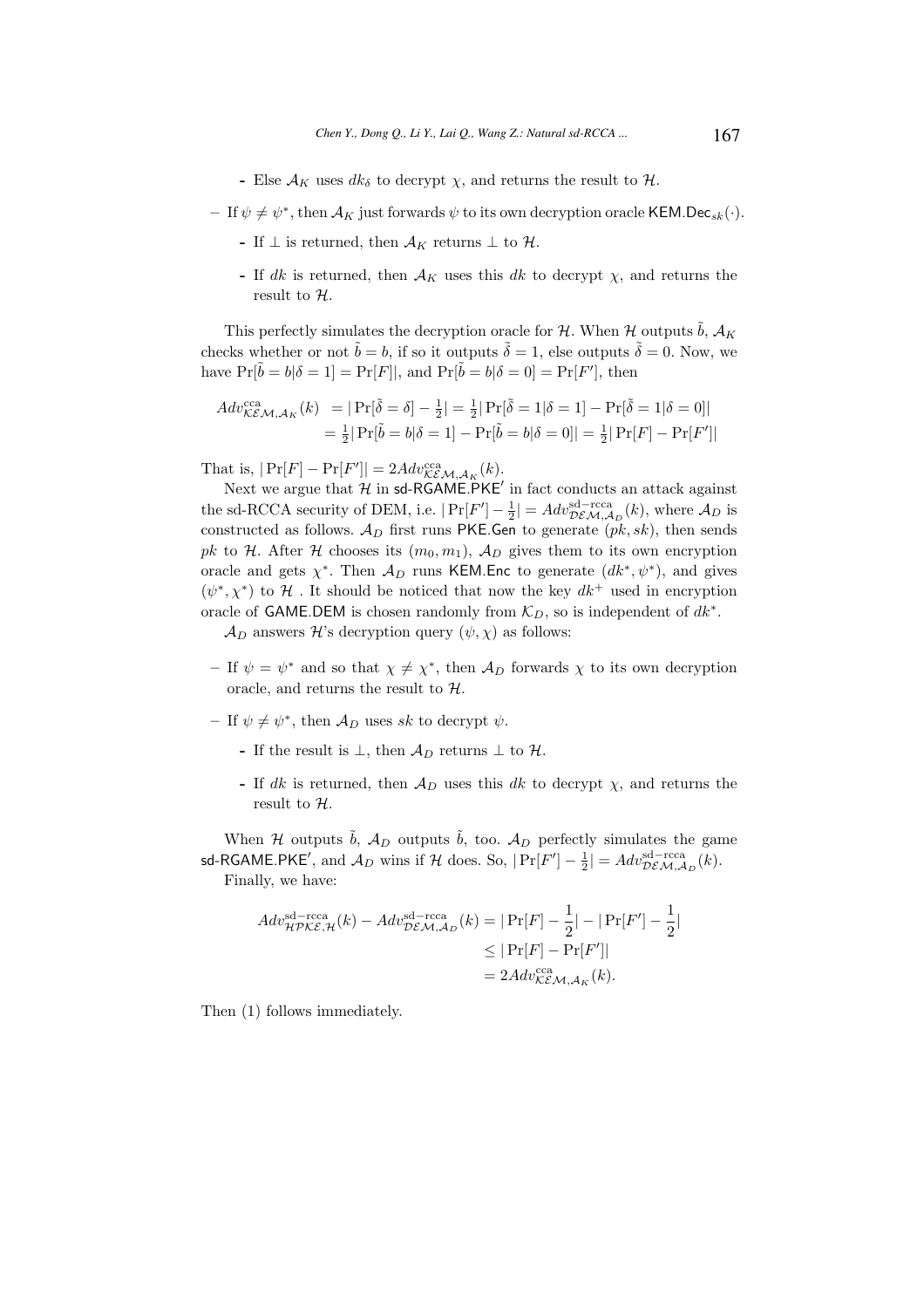The major factors of the running time of  $\mathcal{A}_D$  and  $\mathcal{A}_K$  is that of H and that for simulating the decryption oracle which grow linearly in the number of decryption queries.

It remains to show  $H\mathcal{PKE}$  is not pd-RCCA secure.

Since  $DEM$  is sd–RCCA secure but not pd-RCCA secure, there exists a compatible relation showing the sd-RCCA security, which is secretly but not publicly computable, let  $\equiv_{dk}$  be the compatible relation. We claim that if  $\chi$ satisfies  $\chi \equiv_{dk} \chi^*$ , then for any publicly computable compatible relation  $\equiv_{pk}$ , we must have  $(\psi^*, \chi) \neq_{pk} (\psi^*, \chi^*)$ . If this is admitted, then the decryption of  $(\psi^*, \chi)$  is  $m_b$  and the decryption oracle will not return 'test', so  $\mathcal{HPKE}$  is not pd-RCCA secure.

We now prove our claim. Intuitively,  $\chi \equiv_{dk} \chi^*$  cannot be publicly computed, but if when given  $\psi^*$  this  $\equiv_{dk}$  can be publicly computed, then  $\psi^*$  must reveal the information of  $dk^*$ , which contradicts with the CCA security of  $KEM$ .

More formally, if there exist some publicly computable  $\equiv_{pk}$ , such that  $(\psi^*, \chi)$  $\equiv_{pk} (\psi^*, \chi^*)$ , then we construct a CCA adversary A against KEM as follows: given  $(pk, \psi^*, dk_\delta)$ , A uses  $dk_\delta$  to generate two DEM ciphertexts  $\chi$  and  $\chi'$  with  $\chi \equiv_{dk} \chi'$ , then checks whether or not  $(\psi^*, \chi) \equiv_{pk} (\psi^*, \chi')$ , if so output 1, else output 0.

Since  $\equiv_{dk}$  cannot be publicly computed, if  $\psi^*$  encapsulates a dk independent of  $dk_{\delta}$ , then except for a negligible probability, we have  $(\psi^*, \chi) \neq_{pk} (\psi^*, \chi^*)$ . (Else  $\chi \equiv_{dk} \chi^*$  can be publicly computed by randomly generating a  $\psi^*$  first, then publicly check whether or not  $(\psi^*, \chi) \equiv_{pk} (\psi^*, \chi^*).$ 

Then it is easy to see  $Pr[\mathcal{A} = \delta]$  is almost 1.

## 4 sd-RCCA secure DEMs from regular secure and secretly detectable MACs

It has already been pointed out that RCCA secure SKEs can be given by the "encrypt-then-authenticate" paradigm by using a regular but not necessarily strong secure MAC. For sd-RCCA secure DEMs, we follow the same paradigm. However, the underlying MAC needs to be regular secure (but not strong onetime secure), and the validity of a successful forge can be verified only secretly (but not publicly). We now formalize these notions for MACs.

#### 4.1 MAC and related security notions

Definition 15 (MAC). MAC is a pair of algorithms (MAC.Sign, MAC.Ver). A key space  $\mathcal{K}_M$  is defined by security parameter k. MAC. Sign takes a key  $mk \in \mathcal{K}_M$ and a message  $m \in 0, 1^*$  as inputs, and outputs a string  $\sigma$ . MAC. Ver takes a triple  $(mk, m, \sigma)$  as input and outputs a decision of whether or not  $(m, \sigma)$  is valid with respect to mk.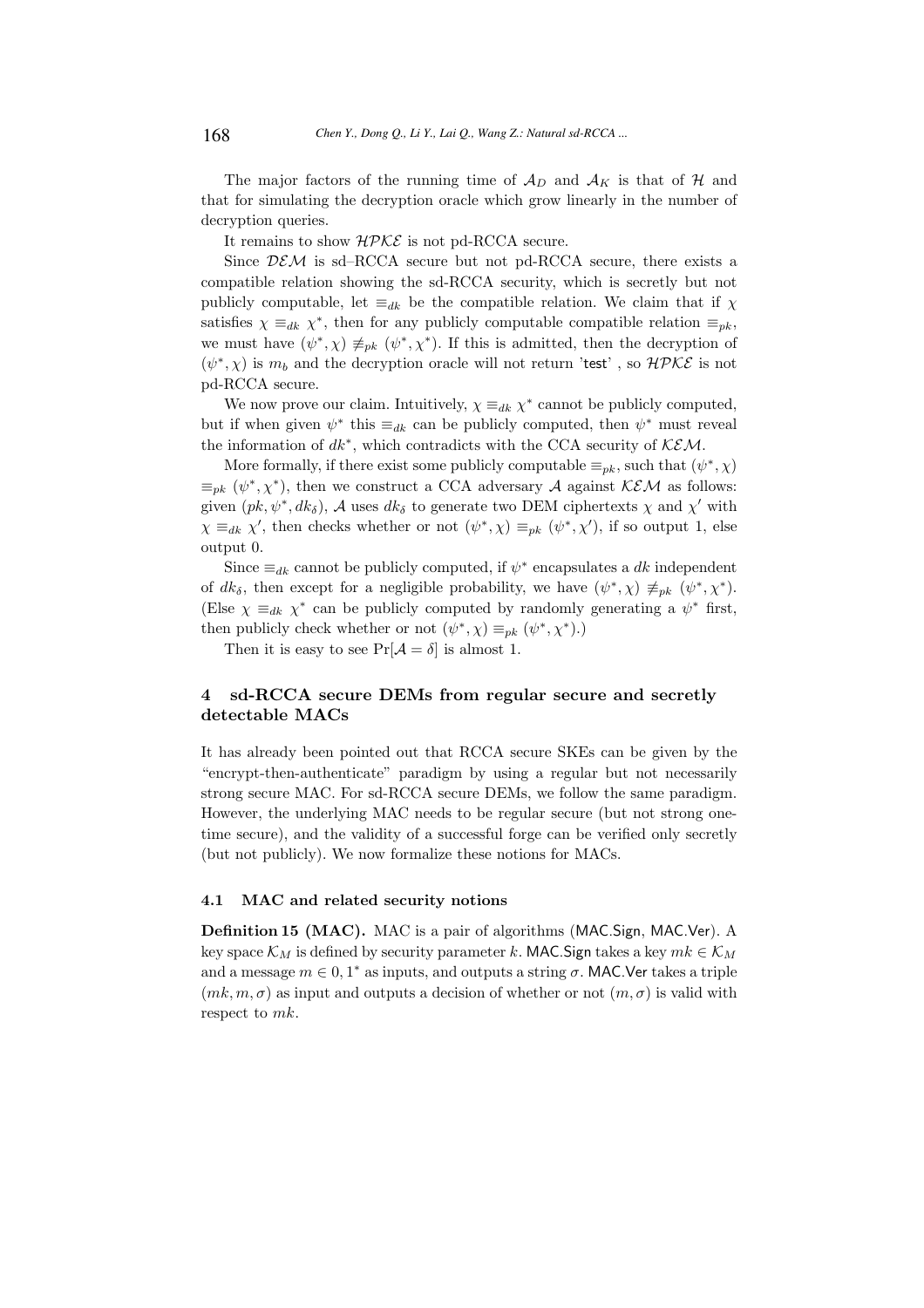If MAC.Sign is deterministic, then MAC.Ver can be done just by checking if  $\sigma = MAC.Sign_{mk}(m)$ . However, since we will use randomized MACs to achieve sd-RCCA secure DEMs, MAC.Sign is allowed to be probabilistic, but MAC.Ver is still deterministic.

For probabilistic MACs, a proper security notion should allow an adversary to make MAC.Sign $(mk, \cdot)$  and MAC.Ver $(mk, \cdot)$  queries [Bellare et al. 2004]. However, for our setting we need only one-time security, i.e, only once access to MAC sign is permitted. In fact, the weaker notion without access to MAC.Ver $(mk, \cdot)$ is sufficient.

Definition 16 (regular/strong security for MACs). We say that a MAC scheme  $\mathcal{MAC} = (\text{MAC} \cdot \text{Sign}, \text{MAC} \cdot \text{Ver})$  is secure against one-time chosen message attack, or shorten as regular one-time secure, if for every PPT oracle machine  $\mathcal F$ that plays the following game, the probability that the game output 1 (i.e, the advantage of F, denoted as  $Adv_{\mathcal{MAC}, \mathcal{F}}^{\text{forget}}(k)$  is negligible in k.

[GAME.MAC].

Step1.  $m \leftarrow \mathcal{F}(1^k)$ 

Step2.  $mk \leftarrow \mathcal{K}_M$ ,  $\sigma \leftarrow \textsf{MAC}.\textsf{Sign}_{mk}(m)$ 

Step3. 
$$
(m', \sigma') \leftarrow \mathcal{F}(\sigma)
$$

Step4. If  $m' \neq m$  and MAC.Ver<sub>mk</sub> $(m', \sigma') = 1$  then output 1 else output 0

Strong one time security is defined all the same except that  $m' \neq m$  is replaced with  $(m', \sigma') \neq (m, \sigma)$  in step 4.

For deterministic MACs, the two definitions are equivalent. However, for a regular randomized MACs, it might be possible to efficiently generate another valid MAC value  $\sigma'$  for m, which is not allowed for a strong secure one. For such forgery, we distinguish two cases:

**Definition 17 (Publicly/secretly detectable forgery).** Let  $MAC$  be a regular secure (but not strong one-time secure) MAC and  $(m', \sigma')$  be a forgery output by an adversary when given  $(m, \sigma)$  with  $m' = m$ . Then we say MAC is publicly-detectable if given  $(m, \sigma, \sigma')$ , the validity of  $\sigma'$  can be verified efficiently without the knowledge of  $mk$ , else we say  $MAC$  is secretly-detectable.

## 4.2 Sd-RCCA secure DEMs from the "encrypt-then-authenticate" paradigm

One can obtain an sd-RCCA secure DEM easily by following the "encrypt-thenauthenticate" paradigm from a regular MAC and a one-time secure DEM, and it is well known that the latter can be just a one-time pad. We now formalize the paradigm.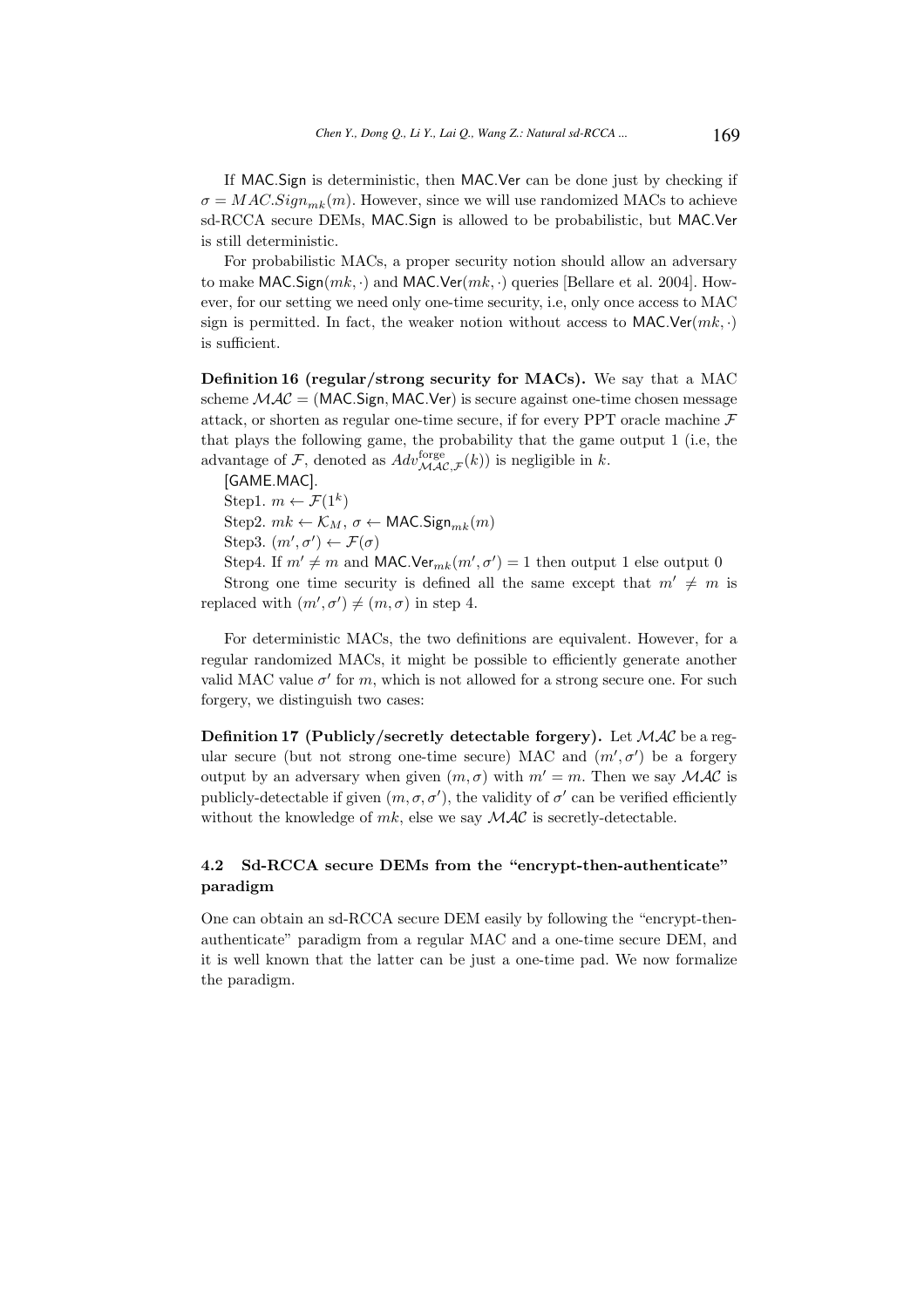**Theorem 18.** Let  $DEM^{ot}$  be a one-time secure (deterministic) DEM, MAC be a MAC which is regular secure (but not strong one-time secure), and is secretlydetectable (but not publicly-detectable), then the following DEM  $DEM^{sd-rcca}$ is sd-RCCA secure (but not pd-RCCA secure). In particular, the secretly computable compatible relation  $\equiv_{dk,mk}$  should be  $\chi = (c, \sigma) \equiv_{dk,mk} \chi' = (c', \sigma')$  if and only if  $c = c'$ ,  $\sigma \neq \sigma'$ , and both MAC. Ver<sub>mk</sub> $(c, \sigma) = 1$  and MAC. Ver<sub>mk</sub> $(c', \sigma')$  $= 1.$ 

| $DEM.Enc_{dk,mk}(m)$                             | $DEM.$ Dec $_{dk,mk}(\chi)$                     |
|--------------------------------------------------|-------------------------------------------------|
| $c \leftarrow \mathsf{DEM}.\mathsf{Enc}_{dk}(m)$ | parse $\chi$ as $c  \sigma$                     |
| $\sigma \leftarrow \text{MAC.Sign}_{mk}(c)$      | If MAC.Ver <sub>mk</sub> $(c, \sigma) = 1$ then |
| Output $\chi = (c  \sigma)$                      | $m \leftarrow \text{DEM.Dec}_{dk}(c)$           |
|                                                  | Else output $\perp$ EndIf                       |
|                                                  | Output $m$ .                                    |

*Proof.* The compatibility of  $\equiv_e$  is obvious. We first prove the sd-RCCA security. Let  $\mathcal{A}_D$  be an adversary playing sd-RGAME.DEM, we construct a passive adversary B against  $DEM^{ot}$  by using  $A_D$  as follows:

 $\mathcal B$  forwards  $1^k$  to  $\mathcal A_D$ . Given  $(m_0, m_1)$  from  $\mathcal A_D$ ,  $\mathcal B$  requests  $(m_0, m_1)$  to the encryption oracle of GAME.DEM to obtain  $c^*$ . Then  $\beta$  randomly chooses  $mk$ from  $\mathcal{K}_M$ , computes  $\sigma^* = MAC.Sign_{mk}(c^*)$ , sends  $\chi^* = (c^*, \sigma^*)$  to  $\mathcal{A}_D$ .

For a decryption query  $\chi = (c, \sigma)$  from  $\mathcal{A}_D$ , if  $c = c^*$ , then  $\mathcal B$  checks if MAC.Ver<sub>mk</sub> $(c^*, \sigma) = 1$  by using mk, if so, it returns 'test', for all other cases B just returns ⊥.

Finally, when  $\mathcal{A}_D$  outputs  $\tilde{b}$ ,  $\mathcal{B}$  outputs  $\tilde{b}$ , too.

The simulation is correct unless MAC.Ver $(c, \sigma) = 1$  for some  $c \neq c^*$ . Let Forge denote this event, we have  $Pr[\text{Forge}] \le q_D \cdot Adv_{\mathcal{MAC}, A_D}^{\text{forge}}$ .

It remains to show  $D\mathcal{EM}^{sd-rcca}$  is not pd-RCCA secure. Assume that there exist a publicly computable relation such that  $DEM$  is pd-RCCA secure, let  $\equiv$  be the relation. Since the underlying  $\mathcal{MAC}$  is secretly but not publicly detectable, it is possible to forge a new and valid  $\sigma'$  efficiently for  $c^*$ , but the validity of  $(c^*, \sigma')$  cannot be verified publicly. However, we note that it must be the case that  $(c^*, \sigma') \equiv (c^*, \sigma^*)$ , else the decryption of  $(c^*, \sigma')$  is  $m_b$ , thus  $\mathcal{D}\mathcal{EM}^{sd-rcca}$  cannot be pd-RCCA secure for this  $\equiv$ . Since  $\equiv$  is a publicly computable relation, this means that the validity of  $\sigma'$  can be verified publicly, which leads to a contradict.

## 5 Achieving sd-RCCA security from regular MACs by other paradigms

There are also some other methods using MACs to achieve CCA secure hybrid encryptions, such as a CCCA secure KEM plus an authenticated encryption (which is shortened as AE and can be built from a passively secure DEM and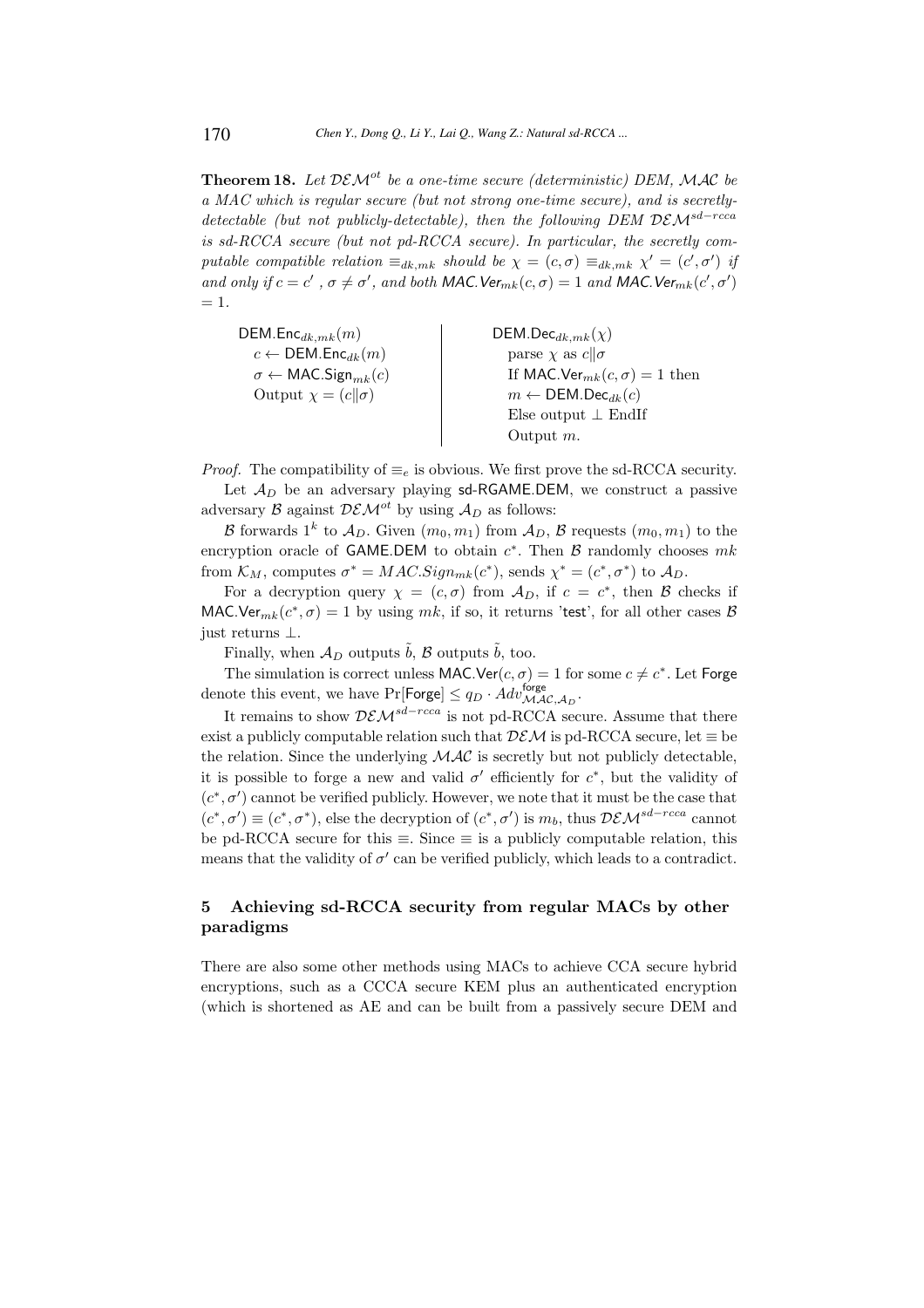a MAC) [Hofheinz and Kiltz 2007], a CCA secure Tag-KEM (which can be constructed by a LCCA secure KEM and a MAC) plus a passively secure DEM [Abe et al. 2008], an RCCA secure KEM plus a CCA secure Tag-DEM (which can be constructed by an OT secure DEM and a MAC)[Chen and Dong 2014], and so on. Instantiating the MAC underlying these constructions with a regular one-time secure (but not strong one-time secure), secretly-detectable (but not publicly-detectable) one will also yield sd-RCCA secure hybrid encryptions.

In section 5, we also instantiate a scheme for the CCCA secure KEM plus AE paradigm, so we formalized the paradigm here, the formal definition for the CCCA security for KEMs follows directly from [Hofheinz and Kiltz 2007] and is given in Appendix A.

Definition 19 (AE). An authenticated encryption (AE) scheme is a one-time symmetric-key encryption, consists of two algorithms. AE.Enc that takes as input  $1^k$ , a key dk and a message  $m \in \mathcal{M}$ , outputs a ciphertext  $\chi$ . AE.Dec that takes as input a dk and a ciphertext  $\chi$ , outputs a message m or the special symbol  $\bot$ . For our purpose, we allow AE.Enc to be probabilistic. Correctness is required, i.e, for all  $m \in \mathcal{M}$ , AE.Dec<sub>dk</sub>(AE.Enc<sub>dk</sub> $(m)) = m$ .

**Definition 20 (OT/ROT security for AE).** The one-time(OT) security of AE captures privacy and authenticity simultaneously, which is defined by the following game, where  $\mathcal O$  is a decrypt-or-reject oracle, which returns  $\mathsf{AE}.\mathsf{Dec}_{dk}(\chi)$ if  $b = 1$ , else always returns ⊥. In Step 3,  $A<sub>A</sub>$  is allowed only one query to  $\mathcal{O}$ , which is restricted not to be  $\chi$ .

[GAME.AE]

Step 1.  $(m_0, m_1, v) \leftarrow \mathcal{A}_A(1^k)$ Step 2.  $dk \leftarrow \mathcal{K}_D, b \leftarrow \{0, 1\}, \chi \leftarrow \mathsf{AE}.\mathsf{Enc}_{dk}(m_b).$ Step 3.  $\tilde{b} \leftarrow \mathcal{A}_{A}^{\mathcal{O}}(v, \chi)$ 

Replayable one-time security (ROT) for AEs is defined similarly except that in step 3 O returns 'test' for any ciphertext that decrypts to  $m_0$  or  $m_1$ , regardless of band we make no restriction on the number of such queries.

The compatible relations for AEs are defined almost the same as for DEMs, then pd-ROT and sd-ROT security for AEs follow immediately, also with no restriction on the number of queries when 'test' is returned.

REMARK In the definition of ROT, restricting once access to  $\mathcal O$  when the ciphertexts decrypts to  $m_0$  or  $m_1$  is not reasonable, since this means even one more such replaying ciphertext query might be dangerous. However, we have mentioned that to make replayable style security meaningful, it should be easy to generate (more than one in our case) such replaying ciphertexts.

**Theorem 21.** If KEM is CCCA-secure and  $AE$  is sd- but not pd-ROT secure, then the hybrid scheme  $H$ PKE by following KEM+DEM paradigm with the DEM substituted by an AE is sd- but not pd-RCCA secure(as a PKE).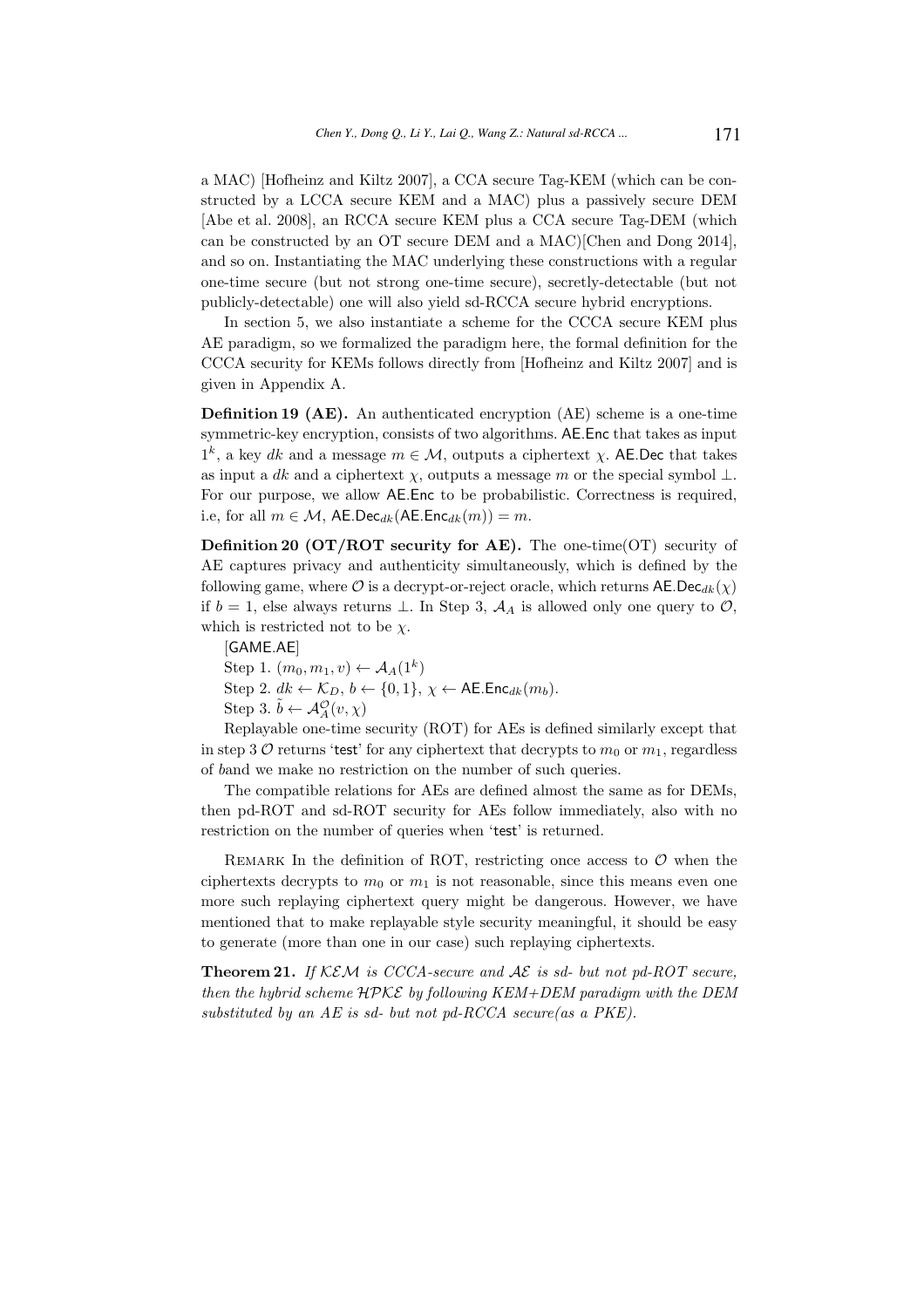The proof for sd-RCCA security is similar as in [Hofheinz and Kiltz 2007], and the proof for not pd-RCCA security is almost the same as for Theorem 2. We show the details in Appendix A.

For sd- but not pd-ROT secure AEs, we can still follow the "encrypt-thenauthenticate" paradigm.

Theorem 22. Let  $DEM^{ot}$  be a one-time secure (deterministic) DEM, MAC be a MAC which is regular (but not strong) one-time secure, and is secretlydetectable (but not publicly-detectable), then the AE defined the same as in Theorem 3 is sd-RCCA secure (but not pd-RCCA secure).

The proof is also almost the same as for Theorem 4.1, so we omit it here.

## 6 Instantiations

## 6.1 Instantiations of regular but not strong, secretly but not publicly detectable MACs

There are motivations for probabilistic MACs as pointed in [Dodis et al. 2012]. And such MACs give rise to natural regular but not strong MACs. For example, the constructions from labeled hash proof systems (HPS) when instantiate it directly with the universal<sub>2</sub> HPS by Cramer and Shoup [Cramer and Shoup 2002], the DDH-based constructions achieving full security from key homomorphic weak-PRFs, and the second LPN-based construction. We only briefly sketch the two DDH-based ones here without the tedious descriptions of HPS and keyhomomorphic weak-PRFs.

Firstly, consider the probabilistic MAC constructions from labeled hash proof systems (HPS) in [Dodis et al. 2012]. We recall the notions about HPS and related constructions in Appendix B.

When instantiating it directly with the universal<sub>2</sub> HPS by Cramer and Shoup [Cramer and Shoup 2002] without the modification done in [Dodis et al. 2012], we obtain a regular but not strong MAC.

Let  $\mathbb G$  be a group of prime-order p and let  $g_1, g_2$  be two independent generators of G. Define  $\mathcal{M} = \mathbb{Z}_p$ , then

- Gen(1<sup>k</sup>): Pick  $mk = (x_1, x_2, y_1, y_2)$  randomly in  $\mathbb{Z}_p^4$ .
- MAC.Sign<sub>mk</sub> $(m)$ : Pick r randomly in  $\mathbb{Z}_p$ , let  $C = (u, v) = (g_1^r, g_2^r)$  and  $K =$  $u^{x_1m+y_1}v^{x_2m+y_2}$ , then output  $\sigma = (C, K)$ .
- MAC.Ver<sub>mk</sub> $(m, \sigma)$ : Parse  $\sigma$  as  $((u, v), K)$  and output accept if and only if  $K = u^{x_1 m + y_1} v^{x_2 m + y_2}.$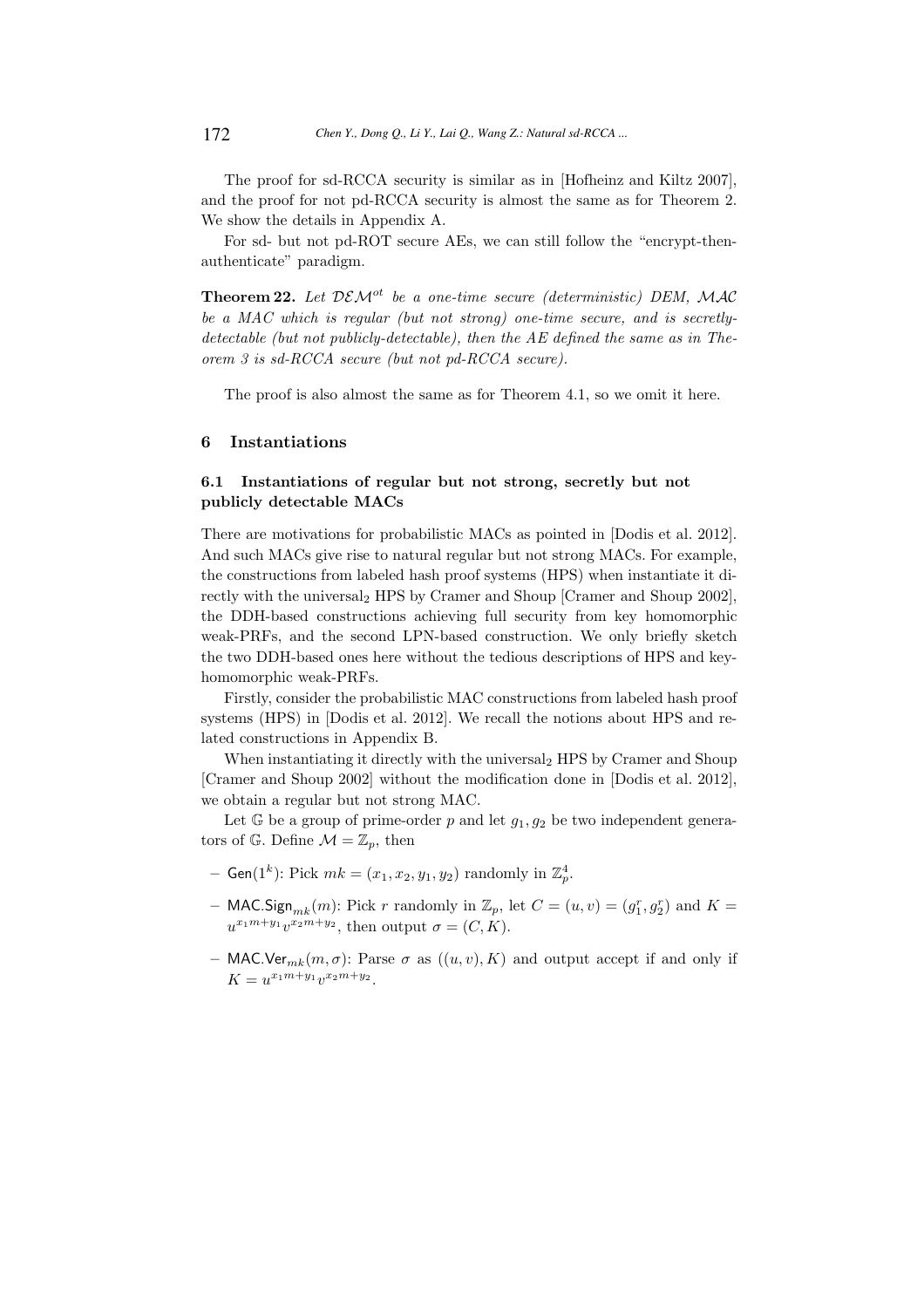Theorem 23. The above MAC scheme is regular but not strong one-time secure and secretly-detectable but not publicly-detectable under the DDH assumption on G.

Proof. The regular security is directly from [Dodis et al. 2012]. Since given a mac value  $\sigma = (C, K) = ((u, v), K)$  of m, one can generate another valid mac value  $\sigma'$  of m by randomly chooses a  $r' \in \mathbb{Z}_p$  then let  $\sigma' = ((u^{r'}, v^{r'}), K^{r'})$ . The validity is obvious, in fact,  $\sigma'$  is the mac value of m under the randomness  $rr'$ . Thus, the scheme is not strongly secure.

The validity of  $\sigma'$  cannot be verified publicly given  $(m, \sigma, \sigma')$ . In fact, since a valid  $(m, \sigma')$  pair has the same distribution as  $(m, \sigma)$ , if there is an algorithm A which can publicly verify the validity of  $\sigma'$  given  $(m, \sigma, \sigma')$ , then it can distinguish whether or not  $(m, \sigma')$  has the same distribution as  $(m, \sigma)$ . Thus, we can construct an efficient DDH and random tuple distinguisher  $\mathcal{D}$ : given  $(g_1, g_2, g_3, g_4)$ , randomly choose  $(x_1, x_2, y_1, y_2) \in \mathbb{Z}_p^4$  and  $m \in \mathbb{Z}_p$ , let  $u = g_1^r$ ,  $v =$  $g_2^r, K = u^{x_1m+y_1}v^{x_2m+y_2}, u' = g_3^r, v' = g_4^r, K' = u'^{x_1m+y_1}v'^{x_2m+y_2}, \text{ and } \sigma =$  $((u, v), K), \sigma' = ((u', v'), K'), \text{ run } \mathcal{A} \text{ on } (m, \sigma, \sigma'). \text{ If } \sigma' \text{ is valid, then output } 1$ to indicate DDH tuple, else output 0. It is obvious that if  $A$  wins then  $D$  wins, too.

It is interesting to note that a HPS is naturally a KEM, but the malleability of the HPS cannot yield RCCA security for the KEM, for example, in  $\sigma'$ , the encapsulate key is not  $K$  anymore. However, when the HPS is used as a MAC,  $\sigma'$  is still a valid mac value of m.

Secondly, consider the DDH-based construction achieving full security from key-homomorphic weak-PRFs. Let  $\mathbb G$  be a group of prime-order p and let g be a generator of G. Define  $\mathcal{M} = \{0, 1\}^k$ , then

- Gen(1<sup>k</sup>): Pick  $mk = (x, x'_1, x'_2, ..., x'_k)$  randomly in  $\mathbb{Z}_p^{k+1}$ .
- MAC.Sign<sub>mk</sub> $(m)$ : Pick r randomly in  $\mathbb{Z}_p$ , let  $u = g^r$  and  $w = u^{x + \sum x'_i m_i}$ , then output  $\sigma = (u, w)$ .
- MAC.Ver<sub>mk</sub> $(m, \sigma)$ : Parse  $\sigma$  as  $(u, w)$  and output accept iff  $w = u^{x + \sum x'_i m_i}$ .

Theorem 24. The above MAC scheme is regular but not strong one-time secure and secretly-detectable but not publicly-detectable under the DDH assumption on G.

Proof. The regular security is directly from [Dodis et al. 2012]. Since given a mac value  $\sigma = (u, w)$  of m, one can generate another valid mac value  $\sigma'$  of m by randomly chooses a  $r' \in \mathbb{Z}_p$  then let  $\sigma' = (u^{r'}, w^{r'})$ . The validity is obvious, in fact,  $\sigma'$  is the mac value of m under the randomness  $rr'$ . Thus, the scheme is not strongly secure.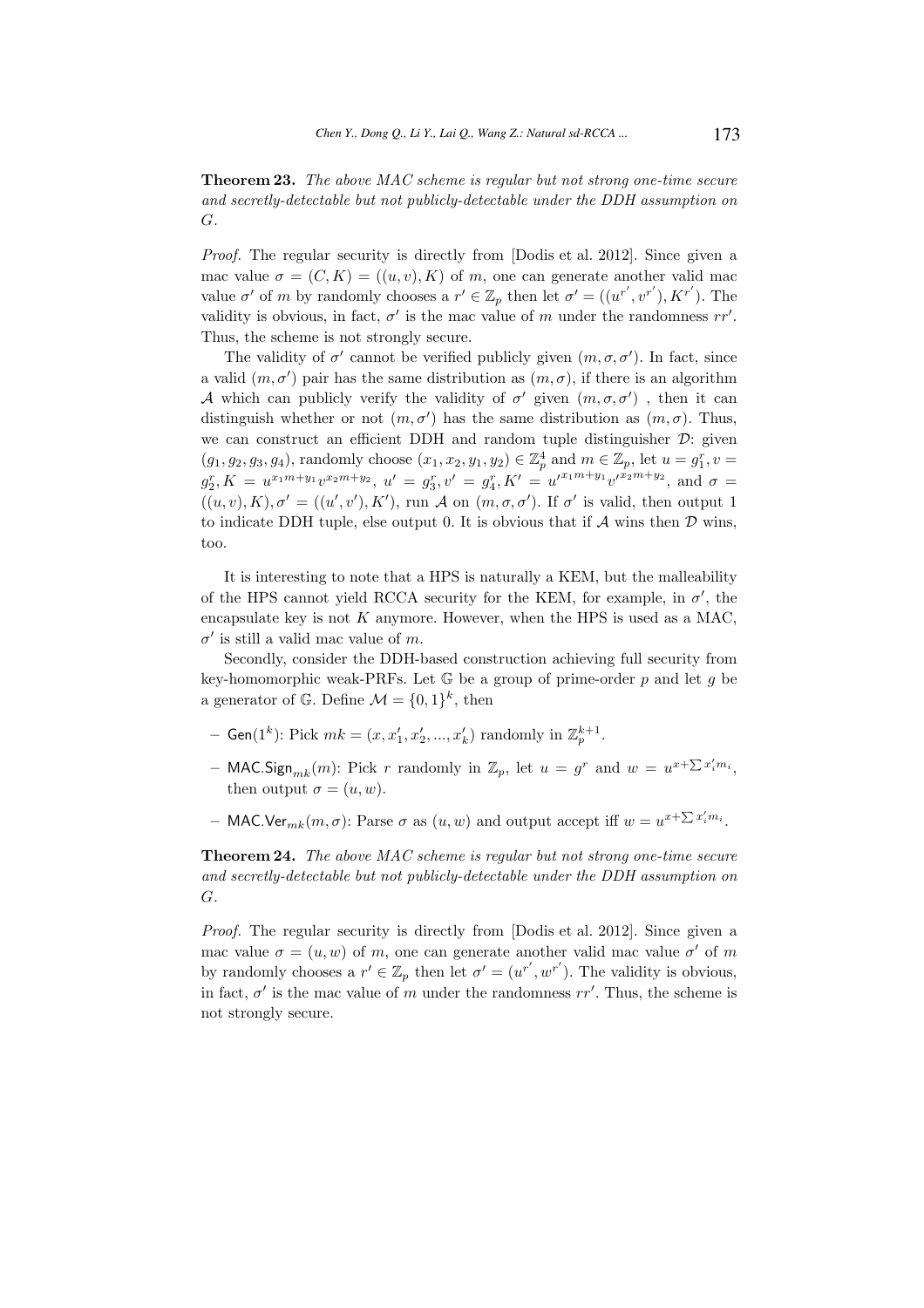The validity of  $\sigma'$  cannot be verified publicly given  $(m, \sigma, \sigma')$ . In fact, since a valid  $(m, \sigma')$  pair has the same distribution as  $(m, \sigma)$ , if there is an algorithm A which can publicly verify the validity of  $\sigma'$  given  $(m, \sigma, \sigma')$ , then it can distinguish whether or not  $(m, \sigma')$  has the same distribution as  $(m, \sigma)$ . Thus, we can construct an efficient DDH and random tuple distinguisher: given  $(g_1, g_2 =$  $g_1^x, g_3 = g_1^r, g_4$ ), randomly choose  $(x'_1, x'_2, ..., x'_k) \in \mathbb{Z}_p^k$  and  $m \in \{0, 1\}^k$ , then it should be noted that  $\sigma = (g_1, g_2 g_1^{\sum x'_i m_i})$  is a valid mac value of m under the key  $mk = (x, x'_1, x'_2, ..., x'_k)$ . Let  $\sigma' = (g_3, g_4 g_3^{\sum x'_i m_i})$ , run A on  $(m, \sigma, \sigma')$ . If  $\sigma'$ is valid, then output 1 to indicate DDH tuple, else output 0.

## 6.2 Instantiations of sd-RCCA secure hybrid encryptions

According the two different paradigms provided in Section 4, we find appropriate KEM and DEM parts to make the ciphertexts fit for the message space of the corresponding MAC scheme.

Firstly, follow CCA KEM + sd (but not pd)-RCCA DEM paradigm in Section 4, we instantiate the refined Cramer-Shoup hybrid scheme in [Shoup 2000] with our first MAC scheme to obtain our first sd-RCCA secure scheme.

Let  $\mathbb G$  be a group of prime-order p and let  $g_1, g_2$  be two independent generators of  $\mathbb{G}$ , TCR be a target collision resistant hash functions, and KDF be a key derivation function with proper domain and range. Define  $\mathcal{M} = \mathbb{Z}_p$ , then

- Gen(1<sup>k</sup>): Pick  $x_1, x_2, y_1, y_2, z_1, z_2$  randomly in  $\mathbb{Z}_p^6$ , then let  $pk = (c, d, h)$  =  $(g_1^{x_1}g_2^{x_2}, g_1^{y_1}g_2^{y_2}, g_1^{z_1}g_2^{z_2}), \, sk = (x_1, x_2, y_1, y_2, z_1, z_2), \, \text{output } (pk, sk).$
- HPKE.Enc<sub>pk</sub> $(m)$ : Pick r, r' randomly in  $\mathbb{Z}_p$ , let  $u = g_1^r$ ,  $v = g_2^r$  and  $\alpha =$  $TCR(u, v)$ , then let  $w = (c^{\alpha}d)^r$ ,  $K = h^r$  and  $(dk, mk) = KDF(K)$ , where  $mk = (x'_1, x'_2, y'_1, y'_2)$ , then let  $e = dk + m$ ,  $u' = g_1^{r'}$  $j_1^{r'}$ ,  $v' = g_2^{r'}$  $x_2^{r'}$ , and  $w' =$  $u'^{x'_1e+y'_1}v'^{x'_2e+y'_2}, \text{ output } C = (u, v, w, e, u', v', w').$
- HPKE.Dec<sub>sk</sub> $(C)$ : Parse C as  $(u, v, w, e, u', v', w')$ , let  $\alpha = TCR(u, v), K = h^r$ and  $(dk, mk) = KDF(K)$ , parse mk as  $(x'_1, x'_2, y'_1, y'_2)$ , output  $m' = e - dk$ if and only if  $w = u^{x_1 \alpha + y_1} v^{x_2 \alpha + y_2}$  and  $w' = u'^{x'_1 e + y'_1} v'^{x'_2 e + y'_2}$ .

For the naturalness, we note that HPSs are natural components for PKEs. Here shows that a slightly careless use of HPSs might result in sd-RCCA.

Now, consider some variants of this scheme.

For the HPS in the MAC, with the knowledge of  $r'$ , it is possible to generate w' publicly. Then if  $mk = (x'_1, x'_2, y'_1, y'_2)$  is not derived from K, but added in the sk, thus  $(c', d') = (g_1^{x'_1} g_2^{x'_2}, g_1^{y'_1} g_2^{y'_2})$  must be added in pk, then the resulting scheme might be more natural as a PKE and can avoid the use of a KDF. However, the scheme is not secure any more, since the knowledge of  $r'$  allows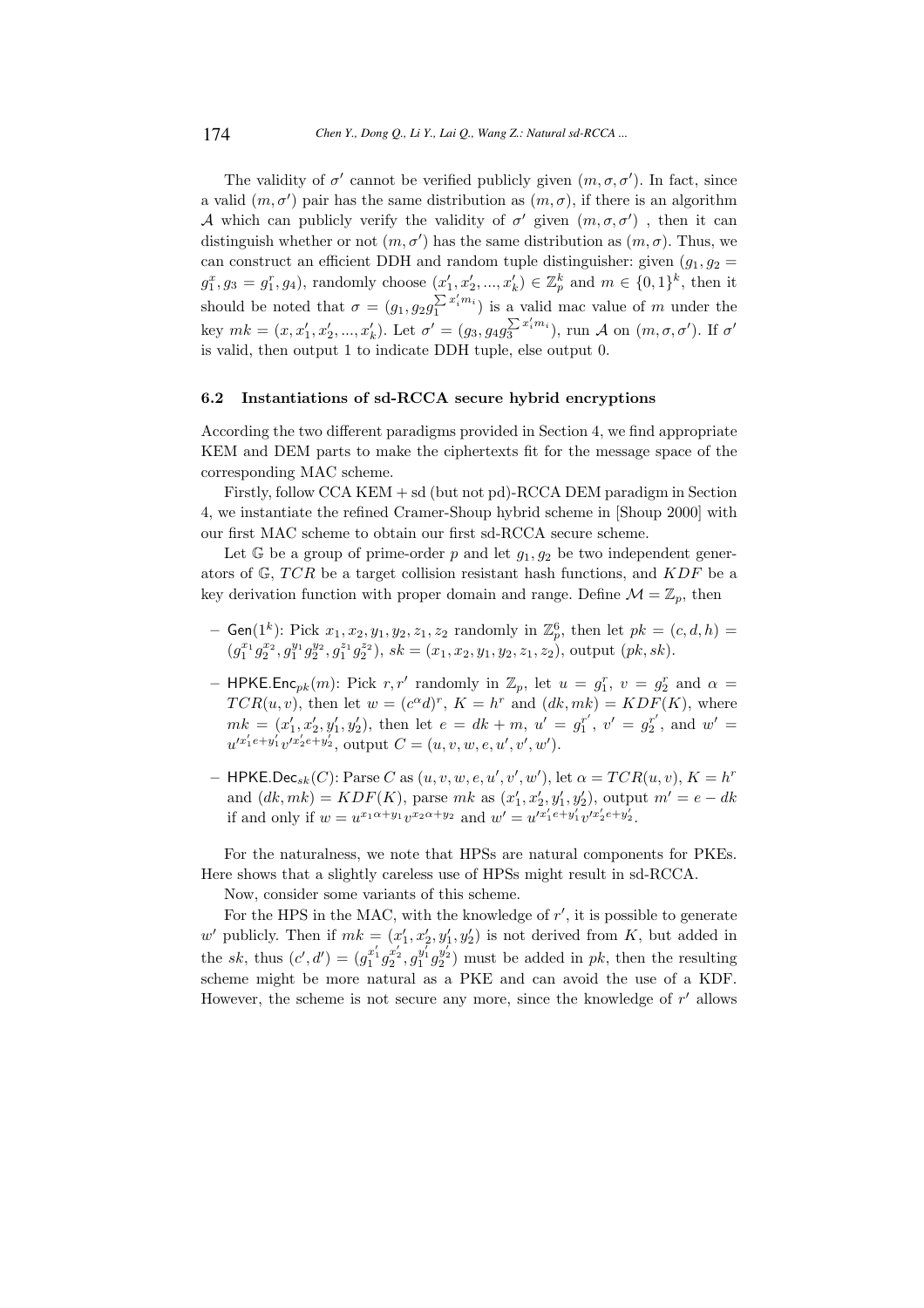one to generate the MAC value for any messages publicly. Our scheme provides a natural way to solve this problem, and can reduce the size of the public-key.

Another way to solve this is to use a common randomness, that is letting  $r' = r$ , so that without the knowledge of r it is impossible to generate valid  $(u', v', w')$ . However, this will directly results in CCA security, and is not suitable for our purpose. The original CCA secure Cramer-Shoup can be seen as such an scheme, and which further integrates w and w' by letting  $\alpha = TCR(u, v, e)$ .

This also somewhat explains the difficulty to build an RCCA secure PKE more efficient than existing CCA secure ones. The similar thing also happens to our second scheme.

If efficiency is in consideration for naturalness, then the scheme is much more efficient than the RCCA but not sd-RCCA secure, secretly rerandomizable double strand Cramer-Shoup in [Prabhakaran and Rosulek 2007], which uses dozens of group elements and exponentiation operations.

Secondly, follow the CCCA KEM + AE (OT DEM + regular MAC) paradigm, by using the CCCA-secure KEM in [Hofheinz and Kiltz 2007] with an authenticated encryption, we will instantiate a hybrid scheme, where our second DDHbased MAC is used.

Let  $\mathbb{G}$  be a group of prime-order p and let g be a generator of  $\mathbb{G}$ , TCR be a target collision resistant hash functions, and KDF be a key derivation function with proper domain and range. Define  $\mathcal{M} = \{0, 1\}^k$ , then

- Gen(1<sup>k</sup>): Pick  $x, y, z$  randomly in  $\mathbb{Z}_p^3$ , let  $pk = (c, d, h) = (g^x, g^y, g^z)$ ,  $sk =$  $(x, y, z)$ , output  $(pk, sk)$ .
- HPKE.Enc<sub>pk</sub> $(m)$ : Pick r, r' randomly in  $\mathbb{Z}_p$ , let  $u = g^r$ ,  $w = (c^{\alpha}d)^r$  where  $\alpha = TCR(u)$ , then let  $K = h^r$  and  $(dk, mk) = KDF(K)$ , where  $mk =$  $(x', x'_1, x'_2, ..., x'_k)$ , then let  $e = dk \oplus m$ ,  $u' = g^{r'}$ , and  $w' = u'^{x + \sum x'_i e_i}$ , output  $C = (u, w, e, u', w').$
- HPKE.Dec<sub>sk</sub> $(C)$ : Parse C as  $(u, w, e, u', w')$  and let  $\alpha = TCR(u), K = h^r$ and  $(dk,mk) = KDF(K)$ , parse  $mk$  as  $(x', x'_1, x'_2, ..., x'_k)$ , output  $m' = e \oplus dk$ if and only if  $w = u^{x\alpha+y}$  and  $w' = u'^{x'+\sum x'_i e_i}$ .

Our sd-RCCA secure schemes are less efficient than existing CCA secure ones. In fact, in an efficient CCA secure hybrid encryption scheme, it is often the case that the KEM ciphertext is deterministically related to the encapsulation key, which makes it impossible to achieve RCCA security. However, regular MACs more efficient than strong ones still bring us a light.

### 7 Conclusion

We introduce regular (but not strong) probabilistic MACs into KEM+DEM style hybrid paradigm to construct sd-RCCA secure public-key encryptions. We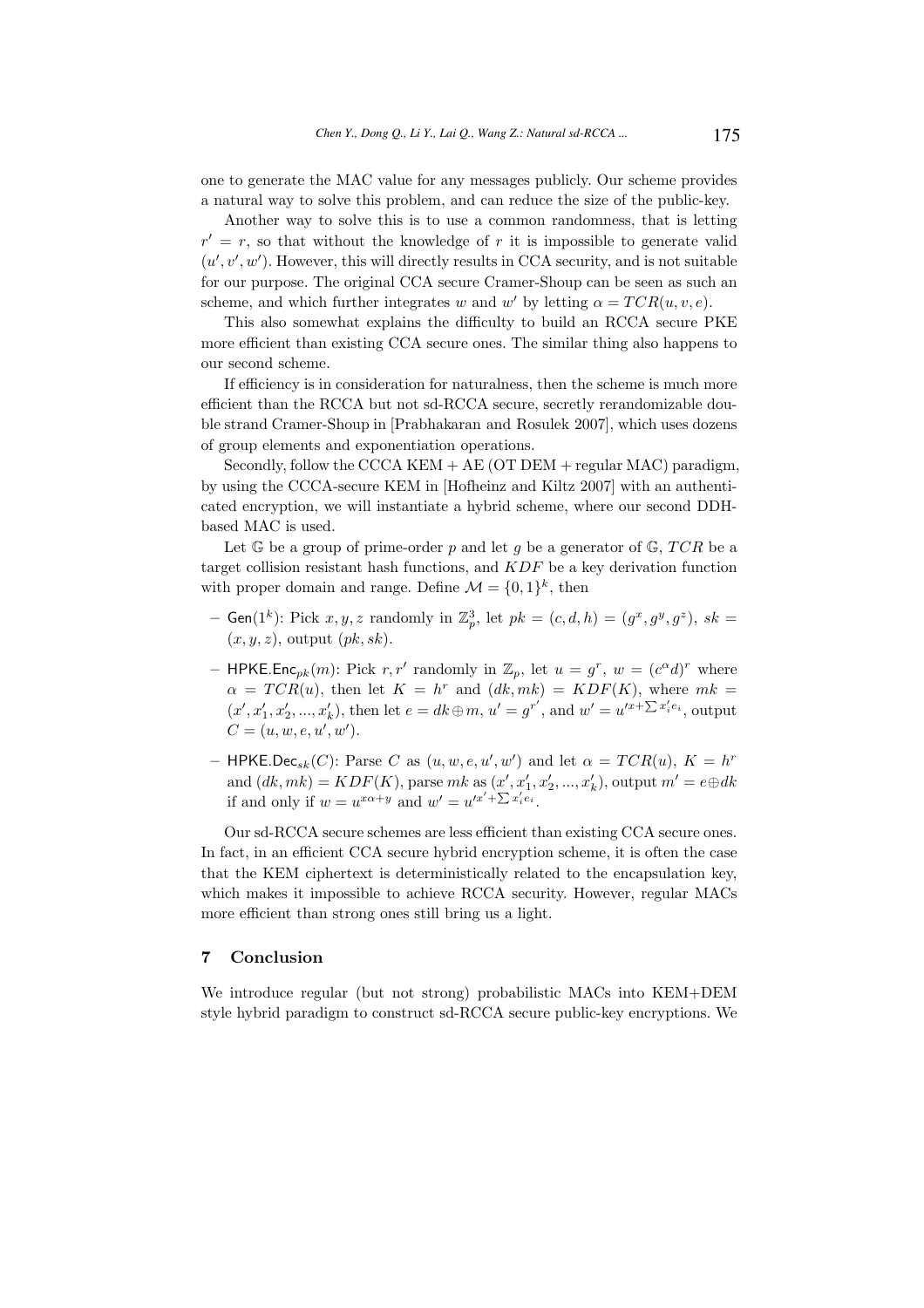show two examples of such MACs under the DDH assumption based on the work in [Dodis et al. 2012]. Instantiating proper DDH-based hybrid encryptions with these MACs, we obtain "natural" instances of sd-RCCA secure ones. This solves an open problem left in [Canetti and Krawczky 2003].

### Acknowledgment

This work is supported by the National Natural Science Foundations of China (Nos. 61402353, 61373172) and the Fundamental Research Funds for the Central Universities (No.GK201603084).

### References

- [Abe et al. 2008] Abe, M., Gennaro, R., Kurosawa, K.: "Tag-KEM/DEM: A new framework for hybrid encryption"; Journal of Cryptology, 2008, 21, 1 (2008), 97- 130.
- [Alwen et al. 2014] Alwen, J., Hirt, M., Maurer, U., Patra, A., Raykov, P.: "Keyindistinguishable message authentication codes"; Security and Cryptography for Networks - SCN 2014, Springer International Publishing (2014), 476-493.
- [An et al. 2002] An, J.H., Dodis, Y., Rabin, T.: "On the security of joint signature and encryption"; Advances in Cryptology-EUROCRYPT 2002, LNCS, vol. 2332, Springer, Heidelberg (2002), 83-107.
- [Bellare et al. 2004] Bellare, M., Goldreich, O., Mityagin, A.: "The Power of Verification Queries in Message Authentication and Authenticated Encryption"; IACR Cryptology ePrint Archive, Report 2004/309(2004), https://eprint.iacr.org/ 2004/309
- [Canetti and Krawczky 2003] Canetti, R., Krawczyk, H., Nielsen, J. B.: "Relaxing chosen-ciphertext security"; Advances in Cryptology-CRYPTO 2003, Springer, Berlin Heidelberg (2003), 565-582.
- [Chen and Dong 2014] Chen,Y., Dong, Q.: "RCCA security for KEM+DEM style hybrid encryptions and a general hybrid paradigm from RCCA-secure KEMs to CCAsecure encryptions"; SECURITY AND COMMUNICATION NETWORKS, 2014, 7, 8 (2014), 1219-1231.
- [Coretti et al. 2013] Coretti, S., Maurer, U., Tackmann, B.: "Constructing confidential channels from authenticated channelsPublic-key encryption revisited"; Advances in Cryptology-ASIACRYPT 2013, Springer, Berlin Heidelberg (2013), 134-153.
- [Cramer and Shoup 2003] Cramer, R., Shoup, V.: "Design and analysis of practical public-key encryption schemes secure against adaptive chosen ciphertext attack"; SIAM Journal on Computing, 33, 1 (2003), 167-226.
- [Cramer and Shoup 2002] Cramer, R., Shoup, V.: "Universal hash proofs and a paradigm for adaptive chosen ciphertext secure public-key encryption"; Advances in Cryptology-EUROCRYPT 2002, Springer, Berlin Heidelberg (2002), 45-64.
- [Dodis et al. 2012] Dodis, Y., Kiltz, E., Pietrzak, K., Wichs, D.: "Message authentication, revisited"; Advances in Cryptology-EUROCRYPT 2012, Springer, Berlin Heidelberg (2012), 355-374.
- [El Bansarkhani et al. 2014] El Bansarkhani, R., Dagdelen, O., Buchmann, J.: "Aug- ¨ mented learning with errors: The untapped potential of the error term"; Cryptology ePrint Archive, Report 2014/733 (2014), https://eprint.iacr.org/2014/733
- [Gröth 2004] Gröth, J.: "Rerandomizable and replayable adaptive chosen ciphertext attack secure cryptosystems"; Proceedings of TCC 2004, LNCS, vol. 2951, Springer, Heidelberg (2004), 152-170.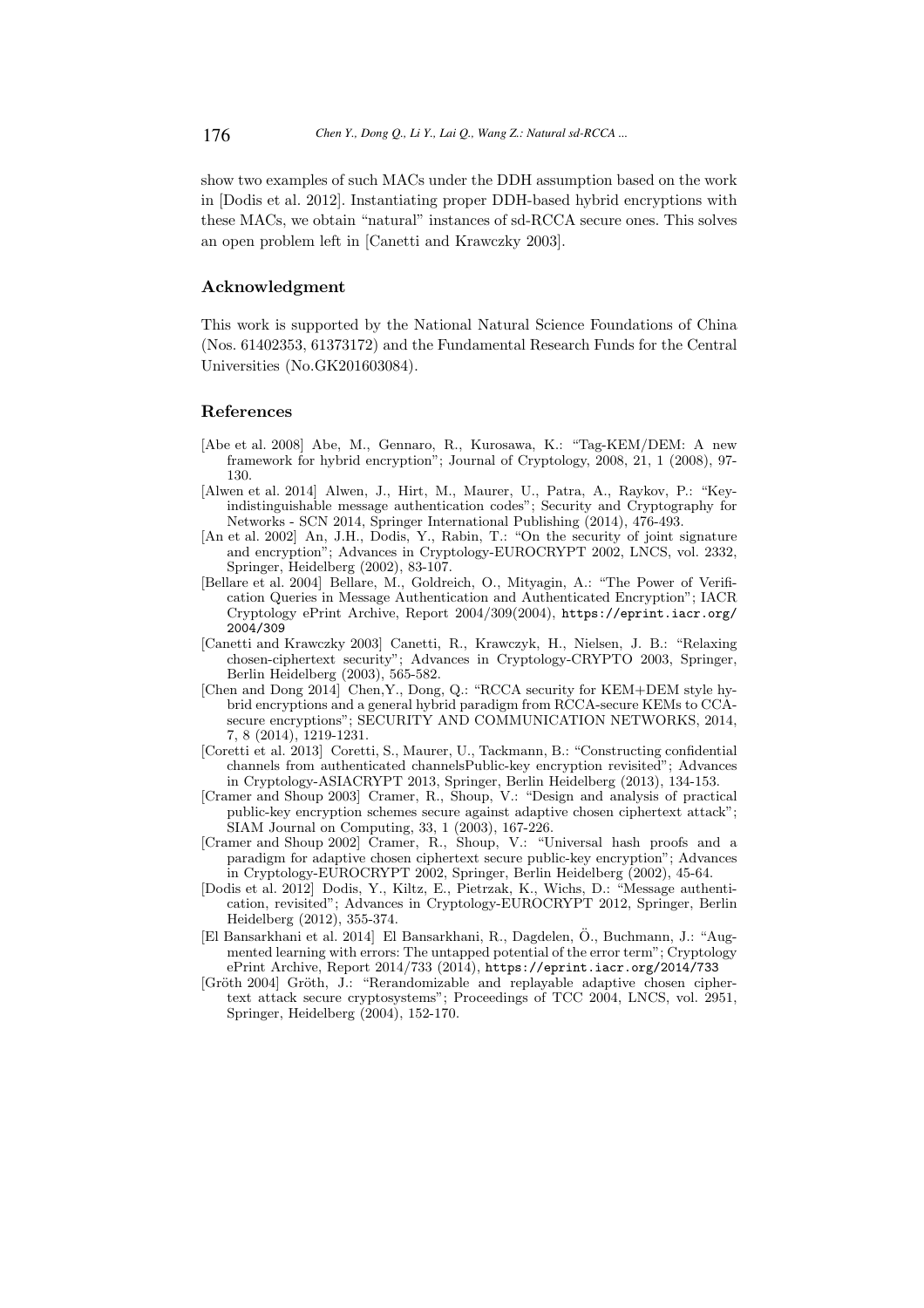- [Hofheinz and Kiltz 2007] Hofheinz, D., Kiltz, E.: "Secure hybrid encryption from weakened key encapsulation"; Advances in Cryptology-CRYPTO 2007, Springer, Berlin Heidelberg (2007), 553-571.
- [Hohenberger et al. 2012] Hohenberger, S., Lewko, A., Waters, B.: "Detecting dangerous queries: A new approach for chosen ciphertext security"; Advances in Cryptology-EUROCRYPT 2012, Springer, Berlin Heidelberg (2012), 663-681.
- [Krawczyk 2001] Krawczyk, H.: "The order of encryption and authentication for protecting communications (or: How secure is SSL?)"; Advances in Cryptology-CRYPTO 2001, Springer, Berlin Heidelberg (2001), 310-331.
- [Li et al. 2019] Li, Y., Yu, Y., Susilo, W., Min, G., Ni, J., Choo, R.: "Fuzzy Identity-Based Data Integrity Auditing for Reliable Cloud Storage Systems". IEEE Trans. on Dependable and Secure Computing, 16(1) (2019), 72-83.
- [Maurer et al. 2012] Maurer, U., Rüedlinger, A., Tackmann, B.: "Confidentiality and integrity: A constructive perspective"; Theory of Cryptography-TCC 2012, Springer, Berlin Heidelberg (2012), 209-229.
- [Prabhakaran and Rosulek 2007] Prabhakaran, M. M., Rosulek, M.: "Rerandomizable RCCA Encryption"; Proceedings of CRYPTO 2007, LNCS, vol. 4622, Springer, Heidelberg (2007), 517-534
- [Shoup 2004] Shoup, V.: "ISO 18033-2: An emerging standard for public-key encryption"; Final Committee Draft (Dec 2004).
- [Shoup 2000] Shoup, V.: "Using hash functions as a hedge against chosen ciphertext attack"; Advances in Cryptology-EUROCRYPT 2000, Springer, Berlin Heidelberg (2000), 275-288.
- [Yu et al. 2017] Yu, Y., Au, M. H., Ateniese, G., Huang, X., Susilo, W., Dai, Y., Min, G.: "Identity-Based Remote Data Integrity Checking with Perfect Data Privacy Preserving for Cloud Storage". IEEE Trans. Information Forensics and Security, 12(4) (2017), 767-778.

## Sd-RCCA secure hybrid encryptions from CCCA secure KEMs and sd-RCCA secure AEs

Definition 25 (CCCA for KEMs). This is defined very similar to CCA security for KEMs, with the modification that in step 3, the decryption oracle is constrained, denoted by KEM.Dec<sub>sk</sub> $(\cdot, \cdot)$ , which takes a predicate  $pred : \mathcal{K} \to \{0, 1\}$ and a ciphertext  $c$  as inputand returns a response as follows:

$$
\mathsf{KEM}.\mathsf{Dec}_{sk}(pred(\cdot), c) = \begin{cases} dk, \text{ If } \mathsf{KEM}.\mathsf{Dec}_{sk}(c) = dk \neq \perp \text{ and } pred(K) = 1\\ \perp, \text{ Otherwise} \end{cases}
$$

For an adversary  $A$  and an environment  $\mathcal{E}$ , a parameter called *plaintext uncer*tainty uncert<sub>AE</sub> $(k)$  is defined by

$$
uncert_{\mathcal{A},\mathcal{E}}(k) = \frac{1}{Q} \sum_{1 \le i \le Q} \Pr_{dk \in \mathcal{K}_K} [pred_i(dk)] = 1 \text{ when } \mathcal{A} \text{ runs with } \mathcal{E}],
$$

where  $pred_i$  is the predicate A submits in its *i*th decapsulation query, and Q is the number of decapsulation queries  $A$  makes. A CCCA adversary  $A$  is valid if

1. A is PPT.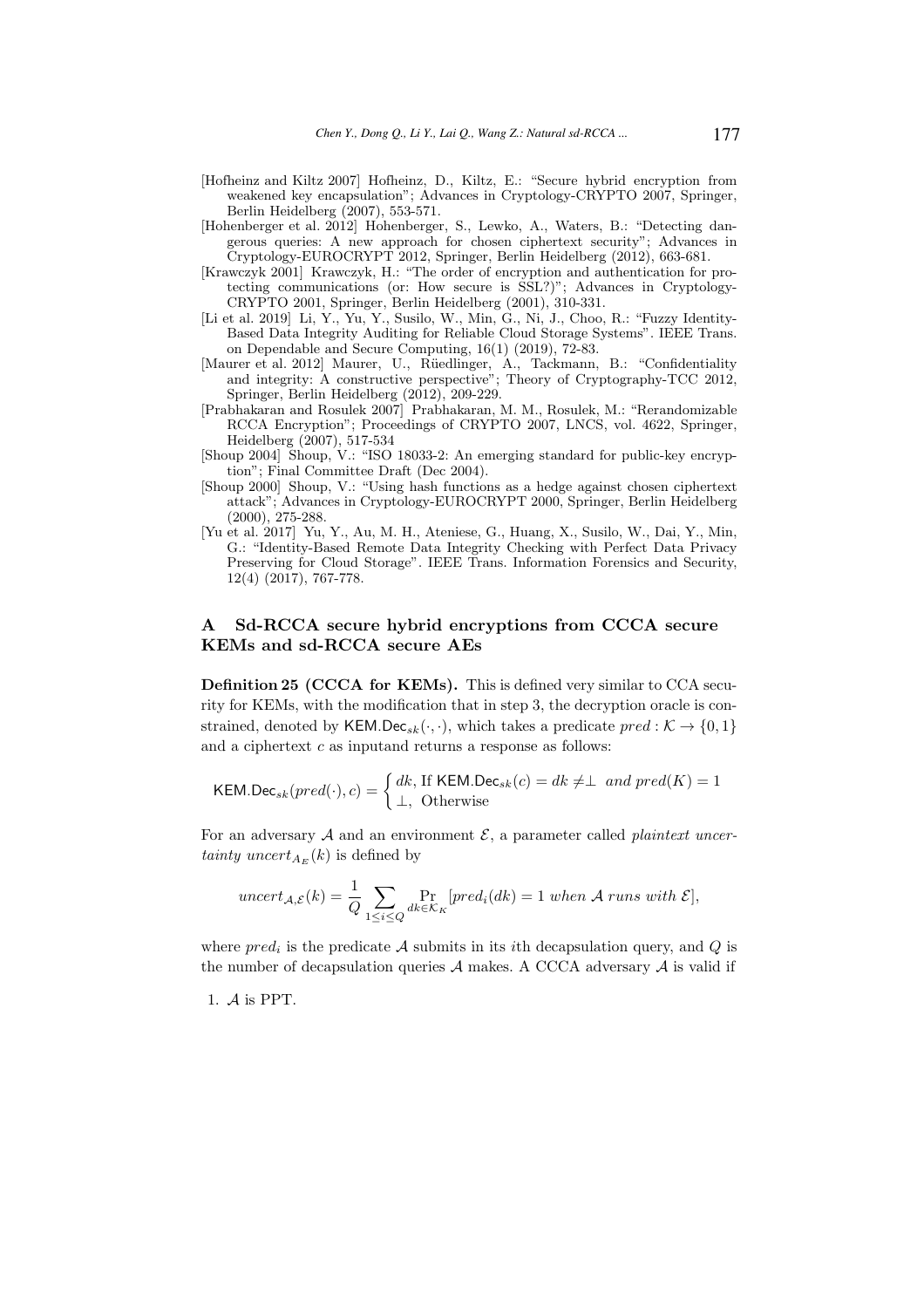2. For all environment  $\mathcal E$  running in less time than  $t_{CCCA}$ , uncert<sub>A, $\mathcal E(k)$ </sub> is negligible in k, where  $t_{CCCA}$  is the runtime of the CCCA game excluding that of  $A$  and that for evaluating predicts.

Then a KEM  $KEM$  is CCCA secure if for every valid A, its advantage  $Adv_{\Pi,\mathcal{A}}^{\text{ccca}}(k)$ (defined similar as for CCA security) is negligible in  $k$ .

For a CCCA attacker  $A_K$ , we also denote the maximum of the uncert<sub>A, $\mathcal{E}(k)$ </sub> over all environment with  $t_{\mathcal{E}} \leq t_{CCCA}$  as  $uncert_{\mathcal{A}_{K}}(k)$ , which is negligible in k for all valid  $A_K$ .

PROOF OF THEOREM 4. The proof for not pd-RCCA security is almost the same as for Theorem 2, so we just prove the sd-RCCA security here.

Let  $\equiv_{dk}$  be a compatible relation for  $\mathcal{AE}$ , we define a compatible relation for  $H P K \mathcal{E}$  as follows:  $(\psi, \chi) \equiv_{sk} (\psi', \chi')$  if  $\psi = \psi'$  and  $\chi \equiv_{dk} \chi'$  where  $dk =$ KEM.Dec<sub>sk</sub> $(\psi)$  = KEM.Dec<sub>sk</sub> $(\psi')$ . It is straightforward to verify  $\equiv_{sk}$  is compatible for  $H\mathcal{PKE}$  as long as  $\equiv_{dk}$  is compatible for  $\mathcal{AE}$ .

Now, let H be an adversary playing sd-RGAME.PKE. Let  $(\psi^*, \chi^*)$  be the challenge ciphertext,  $dk^*$  is the encapsulated key in  $\psi^*$ . We modify the game by using a random key  $dk^+$  in place of  $dk^*$  in both the encryption and decryption oracle, i.e,  $dk^+$  is used to form the challenge ciphertext, and a decryption oracle query is replied by using  $dk^+$  whenever  $dk^*$  should be used. Call this game sd-RGAME.PKE'. Let F and F' be events that  $\tilde{b} = b$  in sd-RGAME.PKE and sd-RGAME.PKE′ , respectively. Then

$$
Adv_{\mathcal{HPKE},\mathcal{H}}^{\text{sd}-\text{rcca}}(k) = |\Pr[F] - \frac{1}{2}|,
$$

and we claim that

**Lemma 26.**  $|\Pr[F] - \Pr[F']| \leq 2Adv_{\mathcal{KEM}, \mathcal{A}_K}^{ccca}(k)$  for some valid CCCA adversary  $A_K$ , which has uncert<sub> $A_K(k) = 2A dv_{\mathcal{A}\mathcal{E}, \mathcal{B}_A}^{\text{rot}}(k)$  for some  $\mathcal{B}_A$ .</sub>

The proof of this lemma is followed later.

We modify the game sd-RGAME.PKE<sup>'</sup> further by rejecting all ciphertext  $(\psi^*, \chi)$  with  $\chi \not\equiv_{dk^+} \chi^*$ . Call this game sd-RGAME.PKE''. Let F'' be events that  $\tilde{b} = b$  in sd-RGAME.PKE'', respectively. Since  $\psi^*$  is independent of  $dk^+$ , the authenticity of  $A\mathcal{E}$  implies

$$
|\Pr[F''] - \Pr[F']| \le Q \cdot Adv_{\mathcal{AE}, \mathcal{A}_A}^{\mathrm{rot}}(k)
$$

where Q is the number of decryption queries made by  $H$ , and  $A<sub>A</sub>$  just uniformly choose one of the AE part of decryption queries made by  $H$  to submit to its decrypt-or-reject oracle.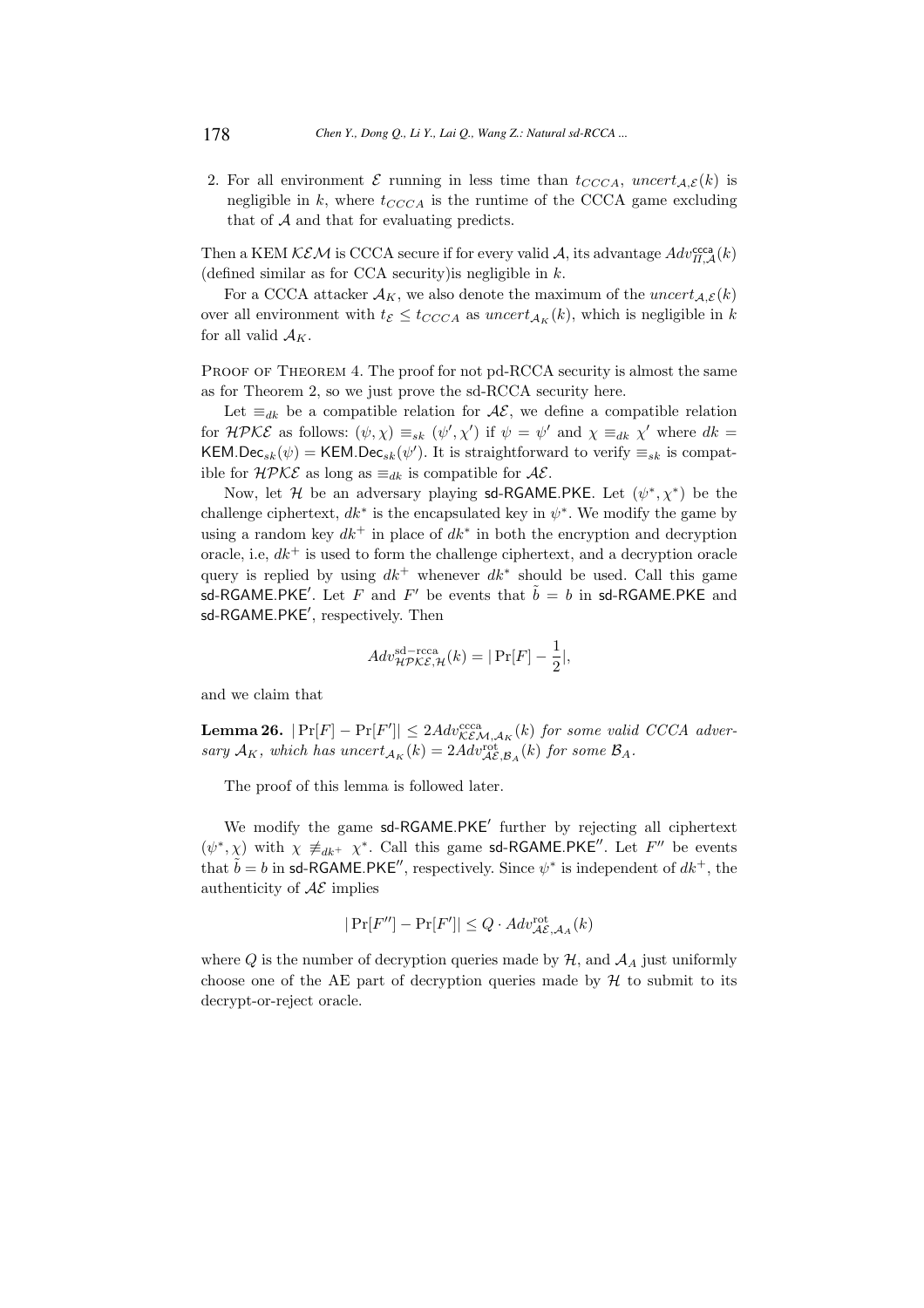Finally, we argue that  $H$  in sd-RGAME.PKE<sup> $\prime\prime$ </sup> in fact conducts an attack against the sd-ROT security of AE, i.e.  $|\Pr[F''] - \frac{1}{2}| = Adv_{\mathcal{AE}, \mathcal{A}'_{A}}^{\text{sd-rot}}(k)$ , where  $\mathcal{A}'_{A}$ is constructed as follows.  $\mathcal{A}'_A$  first runs PKE.Gen to generate  $(pk, sk)$ , then sends pk to H. After H chooses its  $(m_0, m_1)$ ,  $\mathcal{A}'_A$  gives them to its own encryption oracle and gets  $\chi^*$ . Then  $\mathcal{A}'_A$  runs KEM. Enc to generate  $(dk^*, \psi^*)$ , and gives  $(\psi^*, \chi^*)$  to H. It should be noticed that now the key  $dk^+$  used in encryption oracle of GAME.AE is chosen randomly from  $\mathcal{K}_D$ , so is independent of  $dk^*$ .

 $\mathcal{A}'_A$  answers  $\mathcal{H}$  's decryption query  $(\psi,\chi)$  as follows:

- If  $\psi = \psi^*$  and so that  $\chi \neq \chi^*$ , then  $\mathcal{A}'_A$  forwards  $\chi$  to its own decryption oracle, and returns the result to  $H$ .
- If  $\psi \neq \psi^*$ , then  $\mathcal{A}'_A$  uses sk to decrypt  $\psi$ .

When H outputs  $\tilde{b}$ ,  $\mathcal{A}'_A$  outputs  $\tilde{b}$ , too.  $\mathcal{A}'_A$  perfectly simulates the game sd-RGAME.PKE'', and  $\mathcal{A}'_A$  wins if  $\mathcal{H}$  does. So,  $|\Pr[F''] - \frac{1}{2}| = Adv_{\mathcal{A}\mathcal{E},\mathcal{A}'_A}(k)$ . Collecting all the probability proves the theorem.

PROOF OF LEMMA 3 We show there is a CCCA adversary  $A_K$  against the underlying KEM scheme by using  $H$ .

 $\mathcal{A}_K$  asks to obtain the challenge  $(pk, dk_\delta, \psi^*)$  in GAME.KEM, then sends  $pk$ to H. After H chooses its  $m_0$  and  $m_1$ ,  $\mathcal{A}_K$  randomly chooses  $b \in \{0, 1\}$ , computes  $\chi^* = \text{DEM}.\text{Enc}_{dk_\delta}(m_b)$ , and sends  $(\psi^*, \chi^*)$  to  $\mathcal{H}$ .

To answer  $\mathcal{H}$ 's *i*-th decryption query  $(\psi_i, \chi_i)$ ,  $\mathcal{A}_K$  defines  $pred_i: \mathcal{K}_K \rightarrow$  $\{0,1\}$  as follows:

$$
pred_i(dk) = \begin{cases} 0, \text{ If } \mathsf{AE}.\mathsf{Dec}_{dk}(\chi_i) = \perp \text{ or } \chi_i \equiv_{dk_{\delta}} \chi^* \\ 1, \text{ Otherwise} \end{cases}
$$

Clearly,  $pred_i$  is efficiently computable:

– If  $\psi_i = \psi^*$  then

- If  $\chi \equiv_{dk_{\delta}} \chi^*$  then  $\mathcal{A}_K$  returns 'test' (note that  $\mathcal{A}_K$  knows  $dk_{\delta}$ ).
- Else  $\mathcal{A}_K$  returns  $\perp$ .
- If  $\psi_i \neq \psi^*$  then  $\mathcal{A}_K$  queries  $(pred_i, \chi_i)$  to its own oracle KEM.Dec<sub>sk</sub> $(\cdot, \cdot)$ ,
	- If  $\perp$  is returned, then  $\mathcal{A}_K$  returns  $\perp$  to  $\mathcal{H}$ .
	- If dk is returned, then  $A_K$  uses this dk to decrypt  $\chi$ , and returns the result to  $H$ .

This perfectly simulates the decryption oracle for  $H$ . When  $H$  outputs  $\ddot{b}$ ,  $\mathcal{A}_K$ checks whether or not  $\tilde{b} = b$ , if so it outputs  $\tilde{\delta} = 1$ , else outputs  $\tilde{\delta} = 0$ . And we have  $\Pr[\tilde{b} = b | \delta = 1] = \Pr[F]$ , and  $\Pr[\tilde{b} = b | \delta = 0] = \Pr[F']$ , then

$$
2Adv_{\mathcal{KEM},\mathcal{A}_K}^{\text{ccca}}(k) = |\Pr[F] - \Pr[F']|.
$$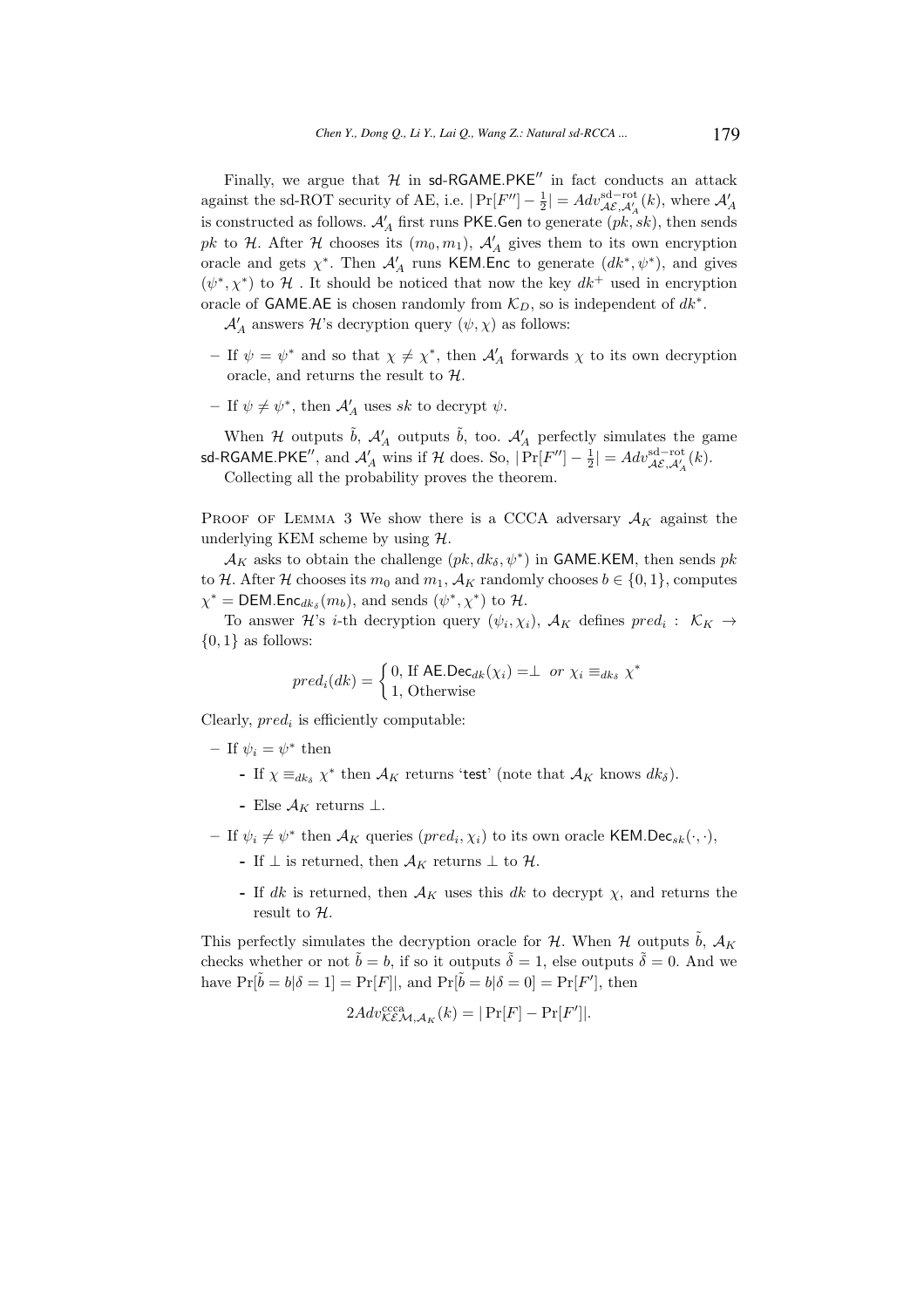It is left to show that  $uncert_{\mathcal{A}_K}(k) = 2Adv_{\mathcal{A}\mathcal{E},\mathcal{B}_A}^{\text{rot}}(k)$  for some  $\mathcal{B}_A$ .

We build  $\mathcal{B}_A$  against the ROT security of  $\mathcal{A}\mathcal{E}$  as follows.  $\mathcal{B}_A$  inputs  $1^k$  and internally simulates an interaction between  $A_K$  and  $H$  as above completely faithful (the sk is known to  $\mathcal{B}_A$ ). In this process,  $\mathcal{B}_A$  randomly picks an index  $j^* \in \{1, \ldots, Q\}$ , where Q is the number of decryption oracle queries made by H. When  $A_K$  makes its j<sup>\*</sup>-th decryption query  $(\psi_{j^*}, \chi_{j^*}), \mathcal{B}_A$  submits  $\chi_{j^*}$  to its own oracle, and outputs  $\tilde{b} = 0$  iff  $\perp$  is returned.

Note that our  $\mathcal{B}_A$  never ask for its challenge ciphertext  $\chi^*$ , just make its guess by an query to its own decrypt-or-reject oracle, so 'test' cases never happen.

Now, if  $b = 0$  then  $\mathcal{B}_A$  always output  $\tilde{b} = 0$ . And in case of  $b = 1$ ,  $\tilde{b} = 1$ iff  $\chi_{j^*}$  is valid, that is, for an independently random key dk (used in the ROT game for  $\mathcal{AE}$ ), AE.Dec $_{dk}(\chi_{j^*})\neq \perp$ . So

$$
Adv_{\mathcal{AE}, \mathcal{B}_{A}}^{\text{rot}}(k) = |\frac{1}{2} \Pr[\tilde{b} = b | b = 0] - \frac{1}{2} \Pr[\tilde{b} = b | b = 1] - \frac{1}{2}|
$$
  
=  $\frac{1}{2} \Pr[\tilde{b} = b | b = 1] = \frac{1}{2} \Pr[dk \leftarrow \mathcal{K}_{D} : \text{AE.Dec}_{dk}(\chi_{j^{*}}) \neq \bot]$   
=  $\frac{1}{2Q_{\mathcal{A}}} \sum_{1 \leq j^{*} \leq Q} \Pr[pred_{j^{*}}(dk) = 1] \leq \frac{1}{2} \text{uncert}_{\mathcal{A}_{K}}(k).$ 

#### B HPS related notions and the label HPS based MAC

Let us first recall labeled hash proof systems (HPS) in [Cramer and Shoup 2002].

Let C, K be sets,  $V \subset C$  a language. In the setting of PKEs, a (labeled) HPS can be viewed as a (labeled) KEM with some special properties. One can think of C as the sets of all possible ciphertexts,  $\mathcal{V} \subset \mathcal{C}$  as the set of all valid ciphertexts, and  $K$  as the set of all possible encapsulated keys.

Let  $\Lambda_k^l : \mathcal{C} \times \mathcal{L} \to \mathcal{K}$  be a labeled hash function indexed with  $k \in \mathcal{SK}$  and label  $l \in \mathcal{L}$ , where  $\mathcal{SK}$  and  $\mathcal{L}$  are sets.  $\Lambda_k^l$  is *projective* if there exists a projection  $\mu: \mathcal{SK} \to \mathcal{PK}$ , such that  $\mu(k) \in \mathcal{PK}$  defines the action of  $\Lambda_k^l$  over the subset  $\mathcal{V}$ . That is, for every  $C \in \mathcal{V}$ , the value  $K = \Lambda_k^l(C)$  is uniquely determined by  $\mu(k)$ and C. In contrast, nothing is guaranteed for  $C \in \mathcal{C} \setminus \mathcal{V}$ , and it might not be possible to compute  $\Lambda_k^l(C)$  from  $\mu(k)$  and C, but  $\Lambda_k^l(C)$  can be computed from  $k$  and  $C$  (which is denoted by *extracting* in [Dodis et al. 2012]).

A projective hash function is *universal*<sub>2</sub> if for all  $C, C^* \in \mathcal{C} \setminus \mathcal{V}$  with  $C \neq C^*$ ,  $l, l^* \in \mathcal{L}$  with  $l \neq l^*$ ,

$$
(\mu(k), \Lambda_k^l(C^*), \Lambda_k^l(C)) = (\mu(k), \Lambda_k^l(C^*), K)
$$

for randomly chosen  $k$  and  $K$ .

A labelled HPS  $HPS$  consists of three algorithms (HPS. Param, HPS. Pub, HPS.Priv). Probabilistic HPS.Param that on input  $1^k$  outputs instances of params  $=(group, C, V, K, PK, \mathcal{SK}, \mathcal{L}, \Lambda_{\mathcal{L}}^{(1)})$  $C_j : \mathcal{C} \to \mathcal{K}, \mu : \mathcal{SK} \to \mathcal{PK}$ , where group may